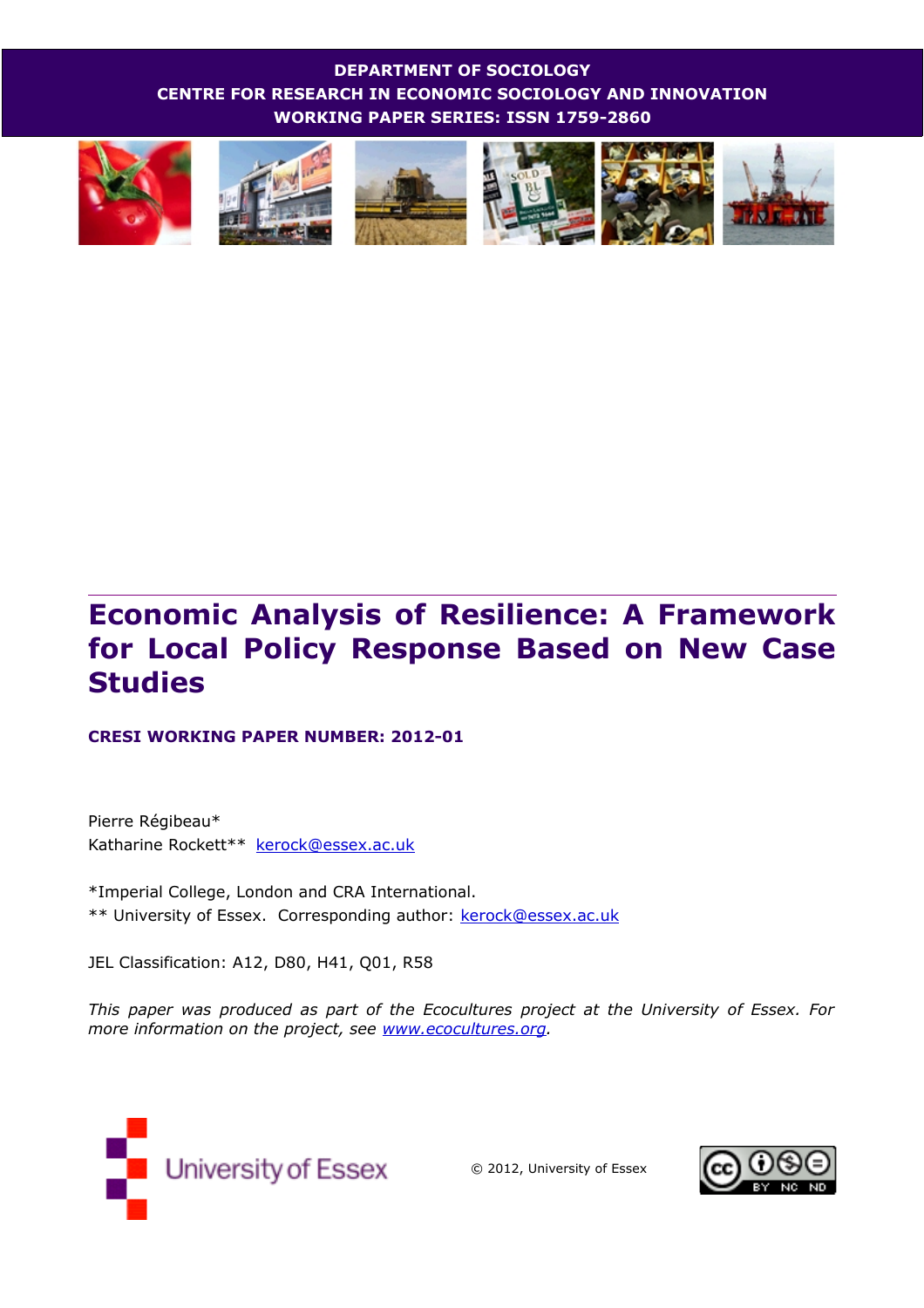#### **Abstract:**

A recent set of case studies on resilience of ecocultures forms the basis for our review of and comment on the resilience literature. We note the diversity of definitions of resilience and the confusion this creates in implementing resilience studies and develop a synthesis view that establishes a framework for defining resilience in an implementable way. This framework emphasises the importance of defining the source of and magnitude of shocks as part of the definition. Next, we outline measurement issues, including a variety of performance measures that can be used to gauge resilience. We argue that self-determination and local ownership of resources is supported in the cases, and review the effectiveness of the informal insurance arrangements observed in the cases. We close with the variables suggested by the case studies to include in a resilience index and lessons for regional governments developing resilience policy.

#### **Keywords/tags:**

Resilience, Sustainability, EcoCulture, Governance, Insurance, Methodology

#### **Acknowledgements:**

We would like to thank J. Hernandez for excellent research assistance, A. Bouet, W. Kennedy, the Bordeaux Colloquium on "Sustainable Development, Regions, and Firm Location" and the Workshop on "Local Resilience and Ecocultures" at the University of Essex for their excellent comments.

#### **Citation:**

Régibeau, P. and Rockett, K. (2012) *Economic Analysis of Resilience: A Framework for Local Policy Response Based on New Case Studies*, Centre for Research in Economic Sociology and Innovation (CRESI) Working Paper 2012-01, University of Essex: Colchester.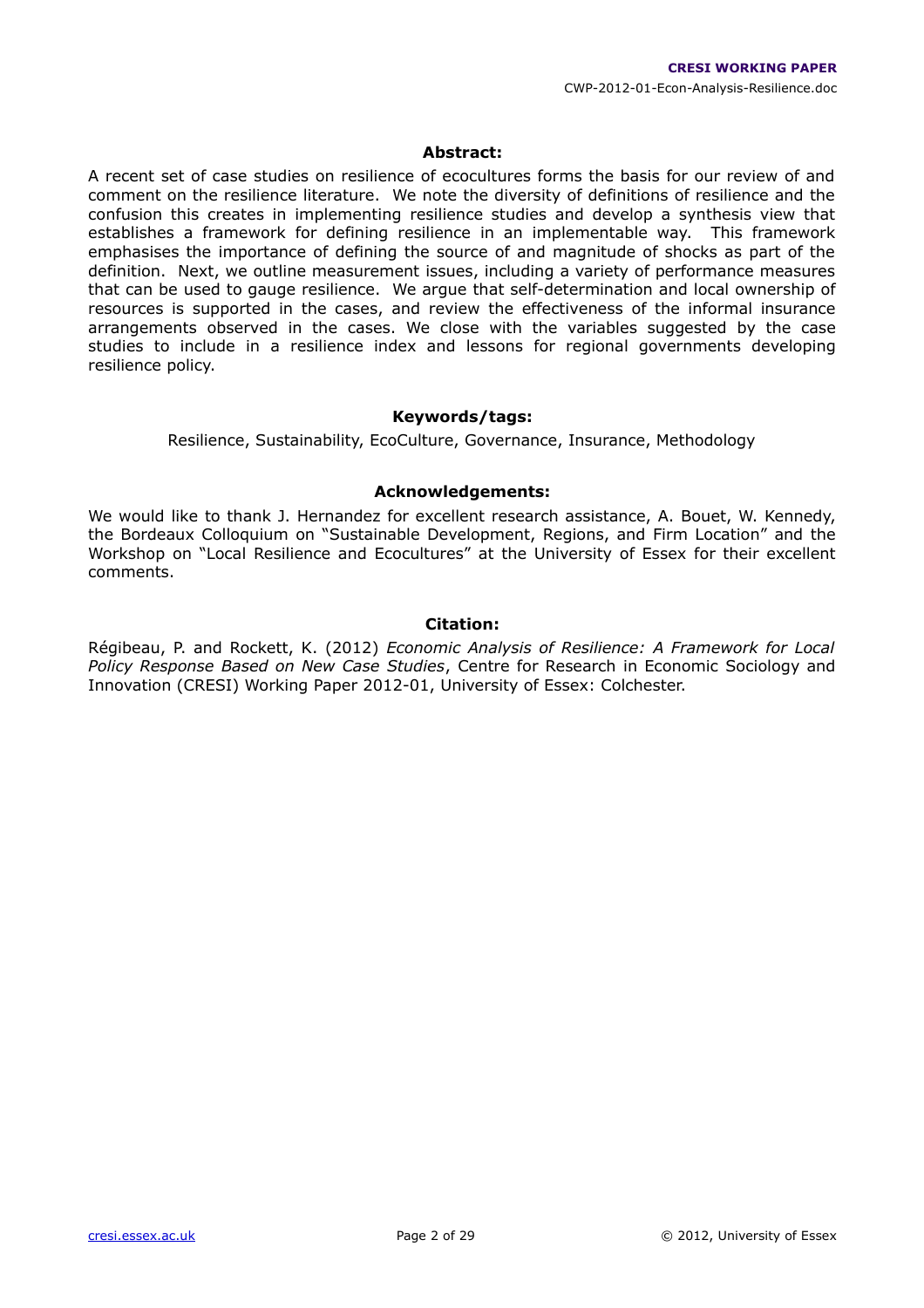#### **About CRESI:**

Based in the UK's leading Sociology Department, the [Centre for Research in Economic](http://cresi.essex.ac.uk/) [Sociology and Innovation](http://cresi.essex.ac.uk/) (CRESI) is the first UK centre for research in economic sociology. With a clear focus on innovation, our research programmes highlight contemporary and historical processes of socio-economic transformation. You can [read about our research](http://cresi.essex.ac.uk/) and [join our conversation.](http://cresi.wordpress.com/)

#### **This work is published under the [Creative Commons Attribution-Non-Commercial-No](http://creativecommons.org/licenses/by-nc-nd/2.0/uk/) [Derivative Works 2.0 UK: England & Wales License](http://creativecommons.org/licenses/by-nc-nd/2.0/uk/)**







to copy, distribute, display, and perform the work

Under the following conditions:



Attribution. You must give the original author credit.

Non-Commercial. You may not use this work for commercial purposes.

No Derivative Works. You may not alter, transform, or build upon this work.

- For any reuse or distribution, you must make clear to others the licence terms of this work.
- Any of these conditions can be waived if you get permission from the copyright holder.
- Nothing in this license impairs or restricts the author's moral rights.

**Your fair dealing and other rights are in no way affected by the above. This is a human-readable summary of the [Legal Code \(the full licence\).](http://creativecommons.org/licenses/by-nc-nd/2.0/uk/legalcode)**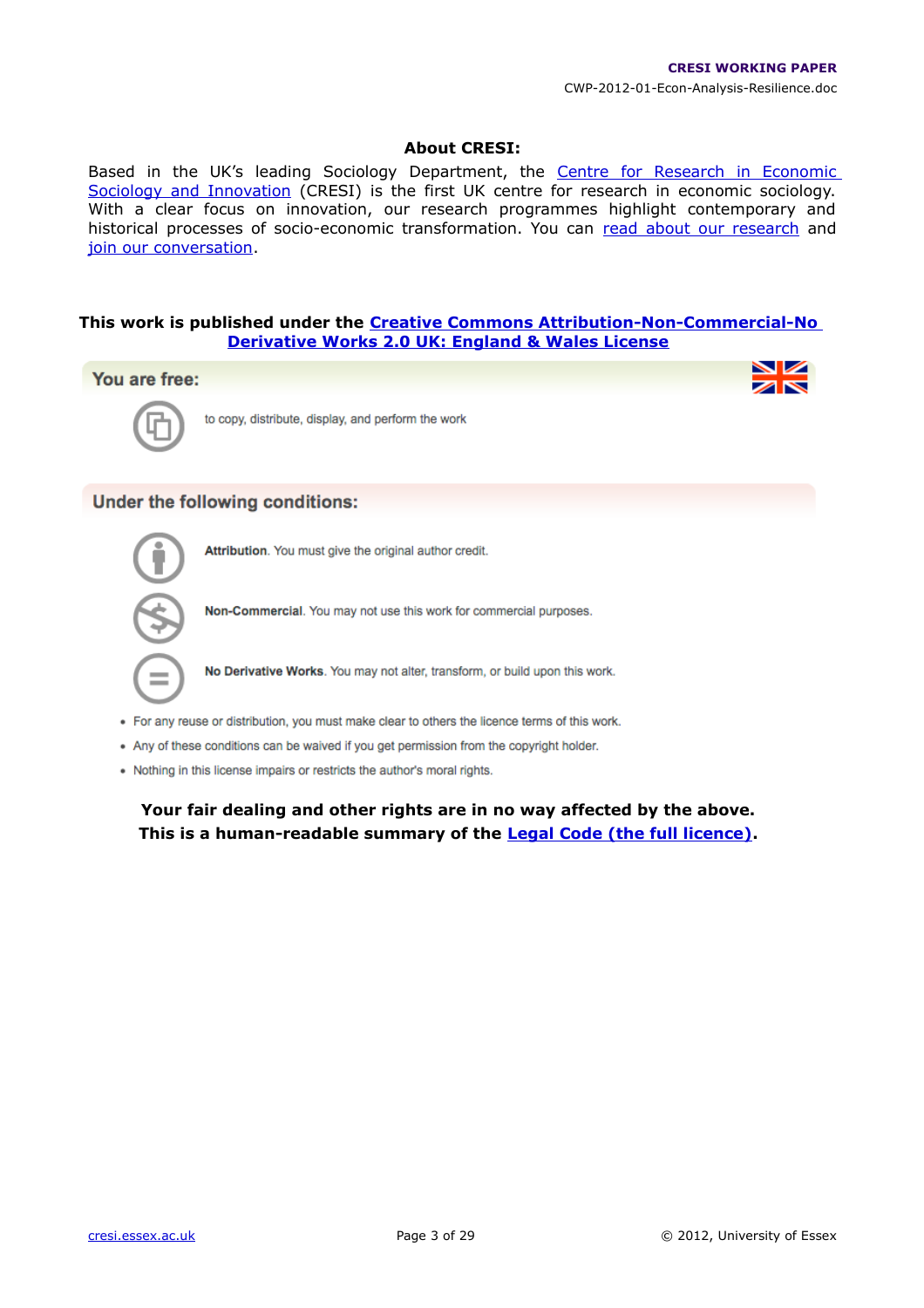### **Table of Contents**

|   | 3 Multiple Equilibria, Threshold Effects and Path Dependence11 |  |
|---|----------------------------------------------------------------|--|
| 4 | Measuring Resilience: Defining Goals and Sources of Shocks 12  |  |
|   |                                                                |  |
|   |                                                                |  |
|   |                                                                |  |
|   |                                                                |  |
|   |                                                                |  |
|   |                                                                |  |
|   | 7                                                              |  |
|   |                                                                |  |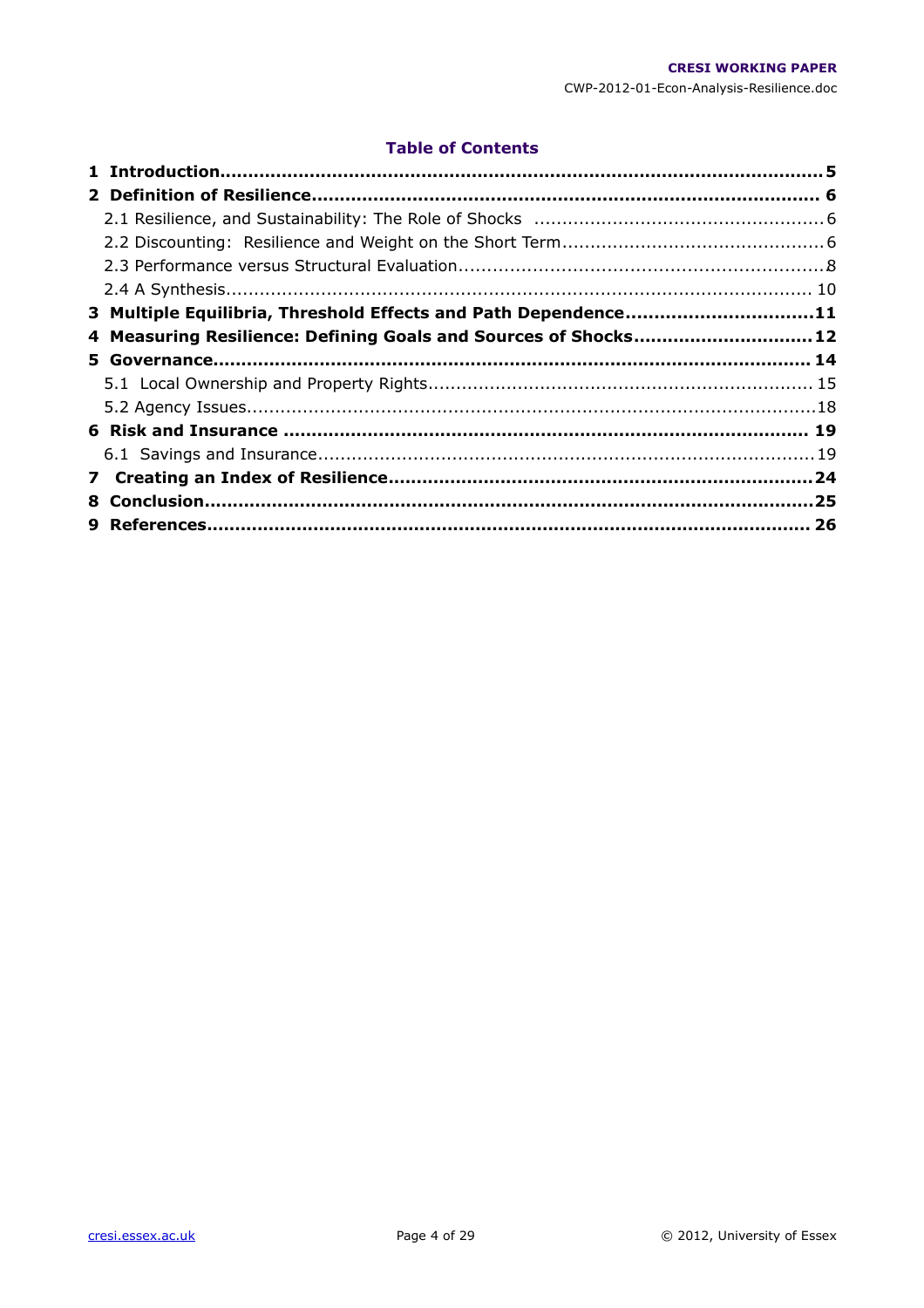# **1 INTRODUCTION**

The purpose of this paper is to present a basis for policy discussions of resilience at the local level. We draw on data from a recent and new set of case studies of resilience of "ecocultures", broadly defined as the system by which a culture is linked with its environment (Pretty, 2011) to study the effects of a wide variety of shocks ranging from petrol price shocks to environmental change due to global warming to population depletion due to emigration. We unite our findings into a framework for study that should be sufficiently broad to apply to resilience discussion beyond ecocultures.

The paper starts with a definition of what is meant by "resilience" and how it relates to the concept of" sustainability", which also is discussed in the case studies and is linked to resilience in many ways. We find a lack of clarity on the concept in the case studies that reflects an enormous spread of definitions used in the literature. This lack of a common vocabulary not only leads to a lack of comparability across the case studies, but also to difficulties implementing resilience policy locally: if actors cannot be sure of what they are discussing, communication becomes difficult and local policy poorly directed. We note that the core difference between resilience and sustainability is that resilience refers to the recovery of a system from shocks, whereas sustainability refers to maintaining current opportunities into the long run future. Although a sustainable system must be resilient to some degree the analysis of resilience is not completely subsumed in the analysis of sustainability, as it investigates a number of different dimensions, such as the speed of recovery of the system or the depth of the dip in performance of the system after a shock. These aspects are not essential to the broader study of sustainability. As a first element in our framework, we propose a definition of resilience that unifies a variety of approaches whilst providing some clarity on the concept.

Our definition of resilience must be linked to a measure, as resilience by one measure need not imply resilience by another. This raises two fundamental issues. Firstly, measuring resilience requires setting some levels of performance to which we will require our system to return after experiencing a shock. Unfortunately, there is no single measure of societal performance that has universal support in the economics literature. A selection of measures will be discussed including purely "economic" measures, such as gross national product, broader measures of well being such as the human development index, and more recent and subjective measures such as happiness. In the face of this lack of agreement in the literature, local agreement on the measure of resilience needs to be a cornerstone of any resilience policy before it is implemented locally: if actors are not implicitly using the same measure of performance in their definitions, policy support may not be well coordinated. The choice of measure, in turn, needs to be rooted in the determinants of local welfare. The measure is, then, the second element of the framework.

A further issue when measuring resilience is that we must state the type of shock – mild or severe, specific or broad-based -- to which we want our system to be resilient. A social system may be resilient to one type of shock but not to another, similar to the way a society may perform well on some measures and not others. Indeed, a feature of the case studies is that one observes that the policies followed by the ecocultures often are well designed to create resilience to certain threats, but actually make the culture less resilient to other threats: a "perverse resilience", as it is termed in one of the case studies (Clifton, 2011). Hence, societies may face trade-offs in resilience policies where policy choice must be weighed by an evaluation of the likelihood and severity of certain types of threat. While this suggests that we need some method of aggregating threats to yield an idea of what we wish our region to be resilient to, this does not imply that we must use a method that simply takes the most likely threat. Indeed, precautionary methods such as real options analysis may be more desirable. Indeed, all aggregation methods that we review are imperfect, but some method must be chosen before undertaking any public consultation so that appropriate information is gathered to feed into the analytical method. The choice and measurement of shock is, then, our third element.

The second part of the paper considers the factors that come out most clearly in the case studies as impacting on local resilience. We do not limit ourselves to purely economic factors. Instead, while we search for factors based on economic analysis, we focus on broad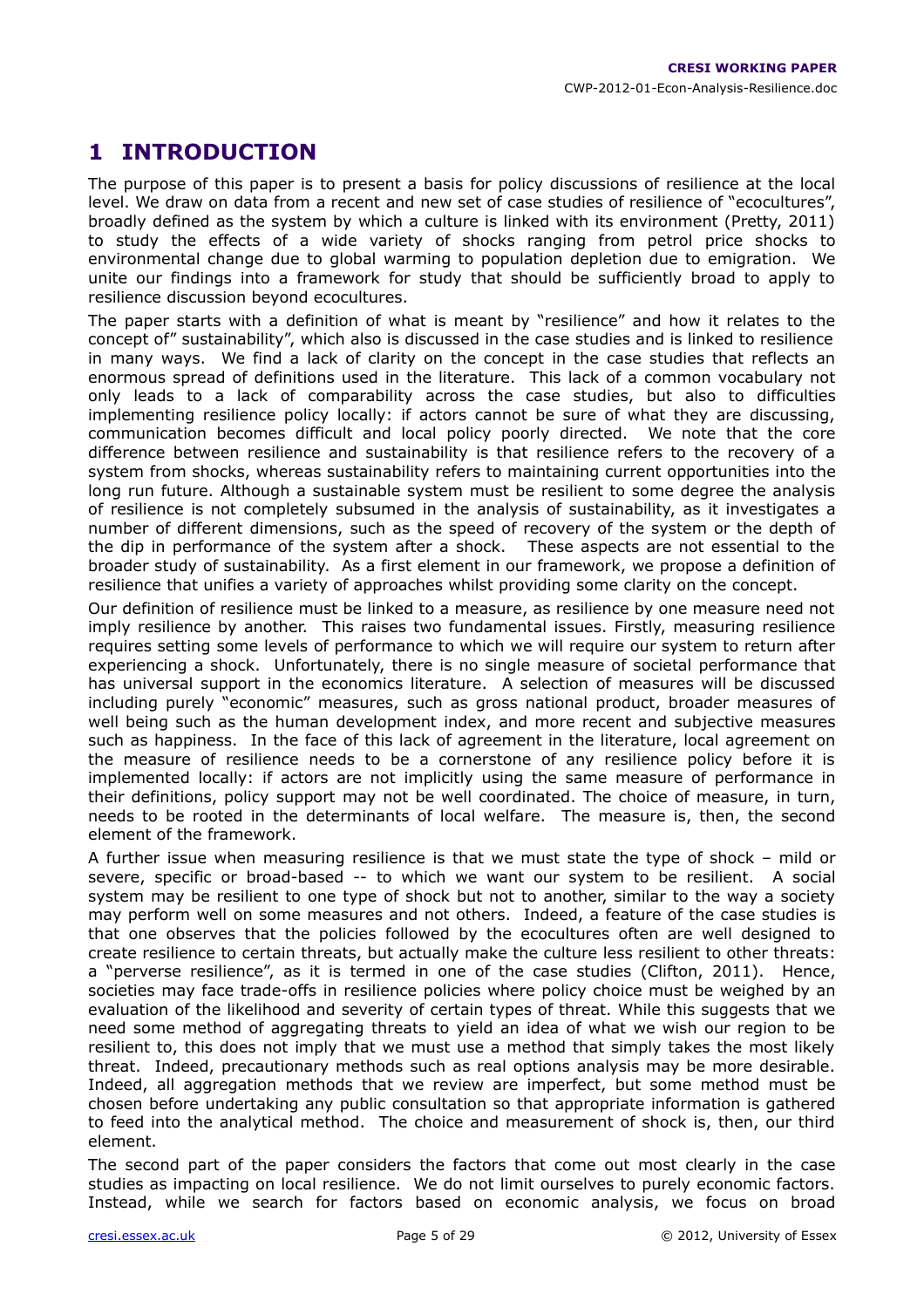institutions that tend to promote resilience. While we identify a large number of factors that can affect the resilience of a system, we focus on governance and insurance systems, both emphasised in the case studies. We close with our conclusions on a framework for analysis and pressure points where local governments can play a key role in promoting resilience.

# **2 DEFINITION OF RESILIENCE**

The definition of resilience has received considerable attention in the economics literature. We will start here with a rough definition that we can translate into measures. We will then contrast the definition to that of sustainability and move on to discuss some of the subtleties of the definition. These subtleties are important, as they can determine whether we consider any particular system resilient or not. We close with a framework that can be used as a basis for discussion in defining resilience as a prelude to policy consultation.

### **2.1 Resilience, and Sustainability: The Role of Shocks**

As a first cut, resilience can be defined as the ability of an economy, society, organisation or individual to recover effectively from an unexpected shock. This rough definition of resilience raises two related questions: what it means to "recover" and what we mean by an effective recovery. An example might help illustrate how the two issues are linked as well as how they can be put into practice. Suppose that we only care about economic performance and that we take GDP per capita as our sole measure of this performance. The term "recovery" can then be made more precise. It might mean to go back to the same level of GDP per capita as before the adverse shock, or to reach the same growth rate in GDP per capita as before, or to reach the level of GDP per capita that would have prevailed at the same time had the shock not occurred. Any one of these, or other GDP levels, including even those lower than before the shock might be deemed a "recovery". Once we know how to measure "recovery", measuring its effectiveness is relatively straightforward: it would be the shortfall in discounted GDP per capita between the time where the shock occurs and the time where recovery is achieved. In other words, once we are willing to establish some measure of performance or "health" of a society and a standard of performance for "recovery" to be said to have occurred, we can readily translate the definition into measures of effectiveness.

This example raises a series of issues. First, resilience is quite distinct from sustainability, which has its own extensive literature. While resilience relates to recovery of a system from a shock, sustainability relates to the long term trajectory -- or opportunity set -- of a social system. Resilience requires definition of a shock to be applied, whereas sustainability does not. The cases that motivate this study include examples that illustrate the distinction between "locally sustainable" but "globally non-resilient" systems. The Puruvesi seine fishing community investigated by Mustonen, 2011, describes a system that is sustainable in the sense that it does not deplete its resources beyond the level at which they renew (so that its capital stocks, including natural capital, are not depleted). Further, the society is able to maintain consumption based on these resources potentially indefinitely when taken on its own terms. In this sense, it illustrates a locally sustainable system. On the other hand the case also shows that the same system is not resilient to the shock of changing outside opportunities, especially for youth. Indeed, emigration appears to be a major threat endangering the culture, as the study reports that there are no young seine fishermen at all in the community. Extinction is, then, a real threat when the shock of exposure occurs despite the sustainability of the system when not subjected to this shock.

### **2.2 Discounting: Resilience and Weight on the Short Term**

Our evaluation of resilience depends on the term of our analysis. Referring to our GDP example and postulating a set of growth trajectories illustrated in Figure 1 below we have systems A and D which are differently resilient, but neither is necessarily more resilient than the other: our answer depends on whether resilience is defined as the depth of the dip in performance or the total discounted cost incurred during the dip. Further, A and D have the same long run performance so that in the long term there is little difference between the two. B is subject to more frequent dips (perhaps because it is susceptible to a greater variety of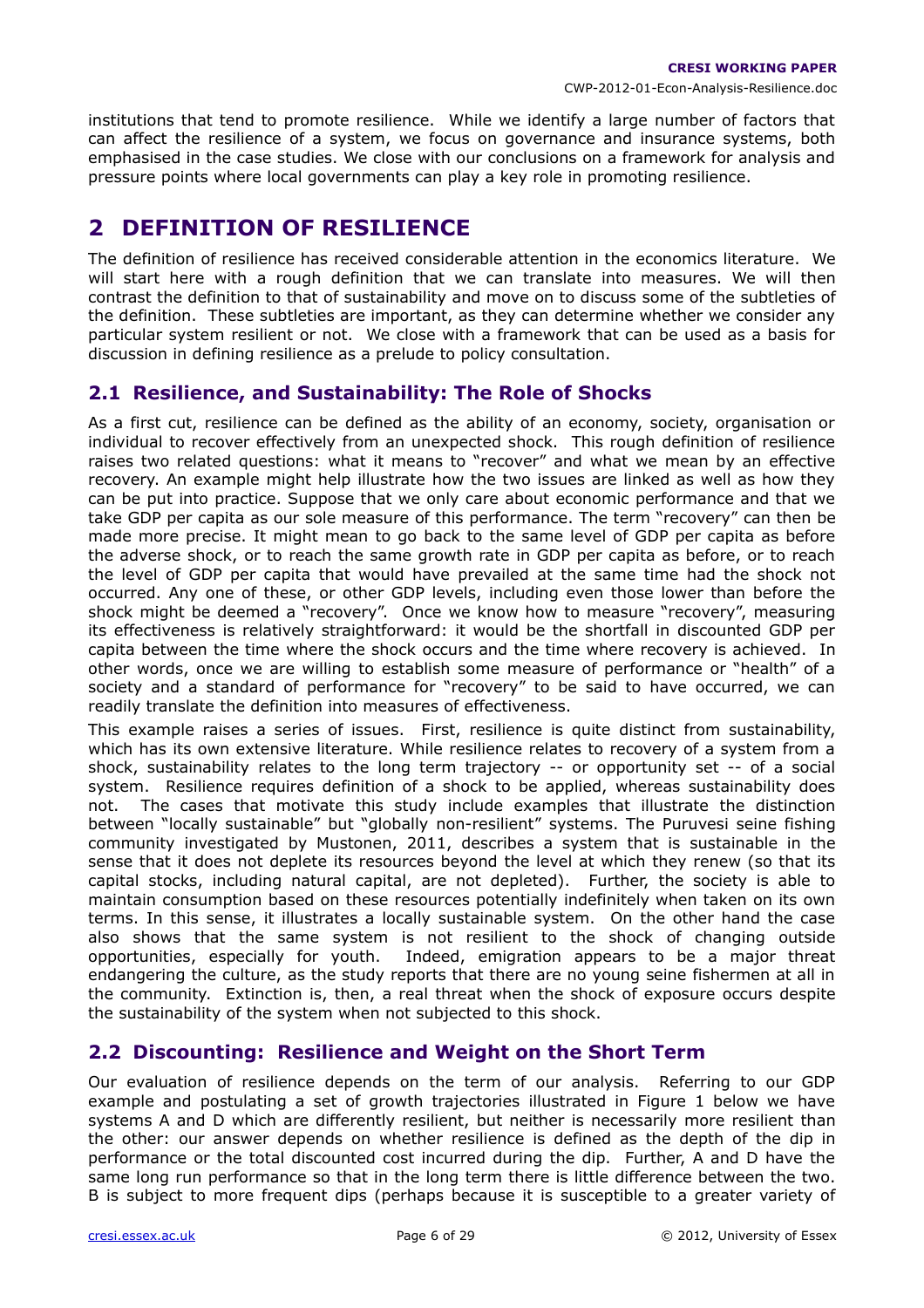#### **CRESI WORKING PAPER**

#### CWP-2012-01-Econ-Analysis-Resilience.doc

shocks but is more resilient to each one) so that it is, again, "differently" resilient. B also has lower long run performance. C suffers from no short term shocks at all but has the lowest long run performance. Hence, it is the most resilient of the systems in the short term, but has the worst long run performance characteristics. Indeed, if a minimum level of performance is necessary for sustainability, this system may not be sustainable at all. For policy purposes, we need some basis for discussion to decide whether A, B, C or D would be the optimal policy or design for our system.



A and D achieve the same final performance level, but their paths of adjustment to shock differ (short and sharp with A, much more sustained depression in D). B is quite resilient to shocks, but is susceptible to shocks more frequently so that it is probably susceptible to shocks that A and D do not feel but when it does feel a shock it recovers quickly. C is not affected by shocks at all, but has a low long run performance potential. Its sustainability is questionable if this performance is low enough

#### **Figure 1**

We need to have a guide on how much weight to allocate to the shorter or longer term in order to make such a policy choice. When we review the variety of definitions of resilience in the literature, however, we note that some focus purely on the long term viability of a system while others include some weight on shorter term viability. For example, extinction as opposed to short term fluctuations is the focus of the definition of Holling, 1973. Indeed, in this sense, the definition is more in line with what appears as sustainability in the economics literature and would single out trajectory C as perhaps the least "resilient" despite its short term stability. On the other hand, Perrings', 2006, definition of resilience as "the ability of the system to withstand either market or environmental shocks without losing the capacity to allocate resources efficiently or to deliver essential services" leaves the term of analysis indeterminant. Clearly, however, we need a more precise sense of the weight that the shorter term will play in our decision process if we are to choose among policies leading to paths A, B, C, or D.

To resolve this, we note that under any positive weight given to current generations, we are potentially concerned with both long and short term performance. Indeed, if the time to recovery is infinite, then the system is neither sustainable nor resilient from the point of view of the actors taking the decision today. This just states the implicit current state of play in policy: for example, all current policy suggestions on human population control as a means towards sustainable or resilient ecological systems takes current human well-being and human rights into account as a matter of law. This does not filter through into all the literature on the definition of resilience, however, nor does it filter through to a precise weight to apply in economic analysis to shorter versus longer term policy. Indeed, economic analysis does not provide the tools to specify a single "right" discount rate. Instead, the precise weight must be the subject of discussions that establish a framework for resilience policy and can only be the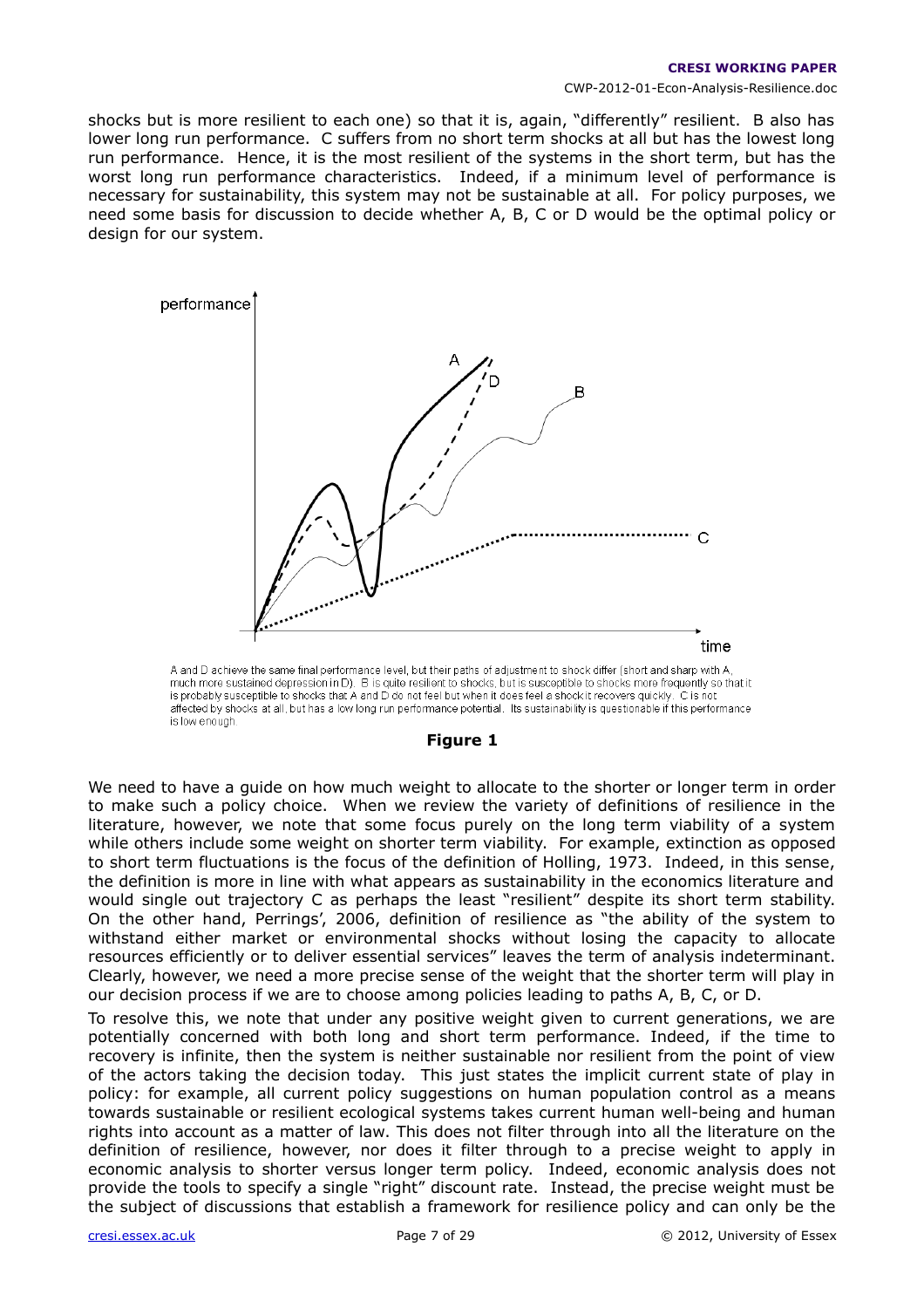fruit of open consultation. We are left, then, with little direction from the literature but with implicit weight given to current generations' well being in practice. What is needed is an explicit time frame given to policy so that all participants are on the same page in developing policy responses.

Holling and others draw a distinction between stability and resilience, where stability refers to (short term) fluctuations of a system such as the system's population, whereas resilience refers to the (long term) persistence of the ecosystem itself to retain its functional characteristics. Hence, a resilient system can still fluctuate greatly in the short term where we have low stability in the face of long term resilience. Common and Perrings, 1992, translate this distinction into economic modelling, suggesting that stability refers to fluctuations in variables and resilience refers to constant parameters of a system. Our view is that this distinction is not crucial to economic modelling. If we accept the Common and Perrings interpretation then this distinction is actually just a modelling choice: it is up to the modeller to determine what will be parameterised and what will be left as variable in any economic study. The choice is determined by the focus of the study: what is left variable usually is the focus of the model and the behaviour of that variable is the reason for conducting the modelling exercise. If we are interested in the characteristics or function of a system, as we might be in a resilience study à la Holling, then the stability of variables relating to the system's integrity and functioning would be the focus of our modelling (and would appropriately be left as variable rather than parameterised). Hence, stability and resilience are not distinct concepts in Hollings' sense in economic modelling and need not be made. What is distinct is whether one focuses on the short or the long term or on both, as we discussed above. Economics itself is agnostic about the focus, potentially allowing for a weight to be placed on either term and potentially allowing any aspect of a system to be a variable of interest. The role of government is clear, however, in that it is the facilitator of the process that determines the time frame to be used in resilience policy based on local preferences and social welfare.

### **2.3 Performance versus Structural Evaluation**

Our example, above, of GDP measurement is an interpretation of resilience based on an output or performance measure rather than on the structural features of the system underlying that measure. We defined "recovery" in a way that leaves our measure of systemic "health" (GDP per capita in the example) at its original level but allows the underlying system to look rather different after the shock: while the performance measure may have recovered to earlier levels, that performance may be derived from an evolved social system. This performance view is consistent with the idea of introducing important changes to societies to improve the stability of their livelihoods via projects to diversify food sourcing methods or energy production.

On the other hand, Walker et al, 2004, have defined resilience as "the capacity of a system to absorb disturbance and reorganize while undergoing change, so as to retain essentially the same function, structure, identity and feedbacks." Hence, this definition encompasses the stability of a structure, rather than focus purely on the performance outcomes of that structure.

Indeed, looking across the case studies, one sees that "ecoculture resilience" has been understood in a variety of ways. Sedlmayer and Boehm, 2011, Accorigi, 2011, and Bunting et al, 2011, consider environmental management projects that build maintenance of consumption and income in the face of threats such as oil price shocks. These implicitly consider resilience as a measure of human performance (consumption, in particular). Lokgariwar, 2011, Cullen-Unsworth, 2011, and Hayashi, 2011, view (ecoculture) resilience as persistence of cultural properties that represent the combined works of man and nature. These three studies view resilience as the maintenance of a co-evolving system of humans and their environment, although both take a performance measure, the well-being of the humans, as one outcome of interest. Qingwen and Li, 2011, and aspects of Clifton, 2011, examine more narrowly ecological resilience, and focus on the importance of knowledge as a means of adaptation to shock rather than on resilience per se. Finally, Mustonen, 2011, focuses on a particular technology (seine fishing), a structural characteristic. A common thread is that resilience refers to maintenance of some variable, but this may be a performance measure or the structure of a system or sub-system or even a mix of both. Hence, we need to decide for policy discussion whether resilience will refer to a performance or a structural outcome or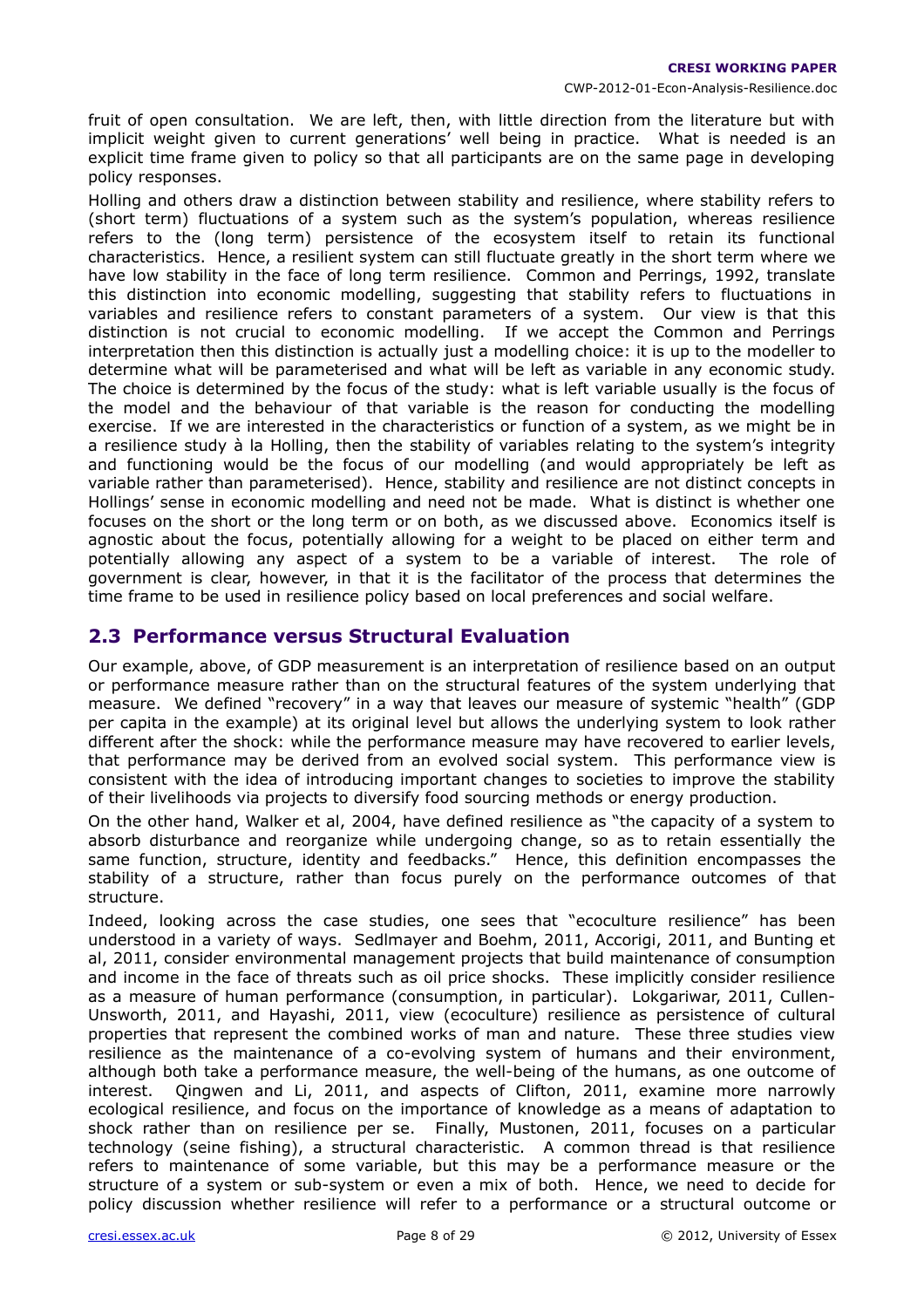whether positive weight will be placed on both.

The case study of Uttarakhand (Lokgariwar, 2011) points to an interesting subtlety of this choice. Two valleys faced with climate change are contrasted, one of which has moved away from agriculture into other income sources, modified agricultural practices significantly, and exploited transport routes to integrate into the rest of Indian society to effect a large scale transformation in the livelihood of the valley. The other valley has kept its traditional crops and agrarian focus but draws on government support to maintain this structure with acceptable levels of consumption. Which of these valleys has been more resilient? In this case, the authors point out that one would not want to identify societies that adapt significantly to change as non-resilient. In other words, we should not interpret the definition of resilience as implying that the system itself should remain unchanged. Surely the ability of a system to change itself without unnecessary upheavals in the face of external shock must be part of any sensible notion of resilience. One would like a definition of resilience to include those societies that are plastic, as long as the change occurs in an orderly and incremental fashion<sup>[1](#page-8-0)</sup>. On the other hand, if we define the function of the society as being anything other than simply maintaining the well-being of the populous, then one of these two valleys may have lost its "function" by essentially extinguishing its previous ecoculture. Any weight placed on structure, often introduced via an attempt to capture the "function" of a society, may tend to make a rigid response look more resilient than a large adaptation.

The authors of this case study discuss well-being measures of the populations of the two valleys, pointing out that the valley with the rigid response also is the valley with the lower levels of well-being (measured by a variety of performance outcomes including satisfaction levels as well as development measures). Indeed, economic modelling, based as it is on a utilitarian philosophy, usually takes performance measures as the outcome of interest. In this sense, economics takes performance as "trumping" any functional or structural characteristic. Taking a performance measure as the basis for evaluation automatically incorporates adaptability into an economic study of resilience although some outcomes of interest, such as distributional issues, could be incorporated into performance but generally are not. The argument to place full weight on performance measures, whatever those are, is, then, that any weight given to structural measures rules out large adaptations that may be desirable responses to certain types of shock.

An alternative method of incorporating adaptability into the analysis is presented by Perrings, 1998, who suggests that a system is resilient if it maintains its basic organisation in the face of exogenous shocks without undergoing "catastrophic, discontinuous change". While this definition places more emphasis on structure than might be consistent with an implementation of adaptability, it does add to the definition that the nature of the change may be the determinant of resilience, rather than the presence of change. Note that the nature of change can be accommodated with an output measure, as measuring whether change is catastrophic or not would necessarily be related to the cost of change, both psychological and physical. Hence, the cost of change can be viewed as an alternative formulation of performance. In terms of measuring the cost of change, in the simple GDP example presented above, the discounted value of GDP per capita lost during the period of recovery was a natural measure incorporating both the speed of recovery and the consequences of failure of a system.

The study of Greenland by Hayashi, 2011, and the study of Bangladesh by Bunting et al, 2011, identify a role for governmental bodies in the introduction of new features that allow the society to adapt in the face of environmental change. In other words, one primary role for government is to identify changes and ensure that they do not occur in a catastrophic manner. The interventions in the cases take the form of introducing new techniques of earning livelihood (techniques of hunting new species in the case of Greenland and techniques in agriculture and aguaculture in the case of Bangladesh). Clifton, 2011, identifies the government's role in sedentarisation of the Bajau, intended as a way of integrating these basically nomadic people into the mainstream of Indonesian society, but instead resulting in significant social exclusion.

<span id="page-8-0"></span><sup>&</sup>lt;sup>1</sup> Notice that this is related to the discussion of separate concepts of adaptability and transferability in Walker et al (2004). Adaptability as a separate concept is particularly well illustrated in the study by Mustonen et al (2011). Notice that the knowledge base – its extent and the technology by which it is accumulated and maintained -- is illustrated in a number of the case studies, including Mustonen et al, Mustonen, and Clifton, all 2011. Knowledge is viewed as the wellspring of adaptability in this optic.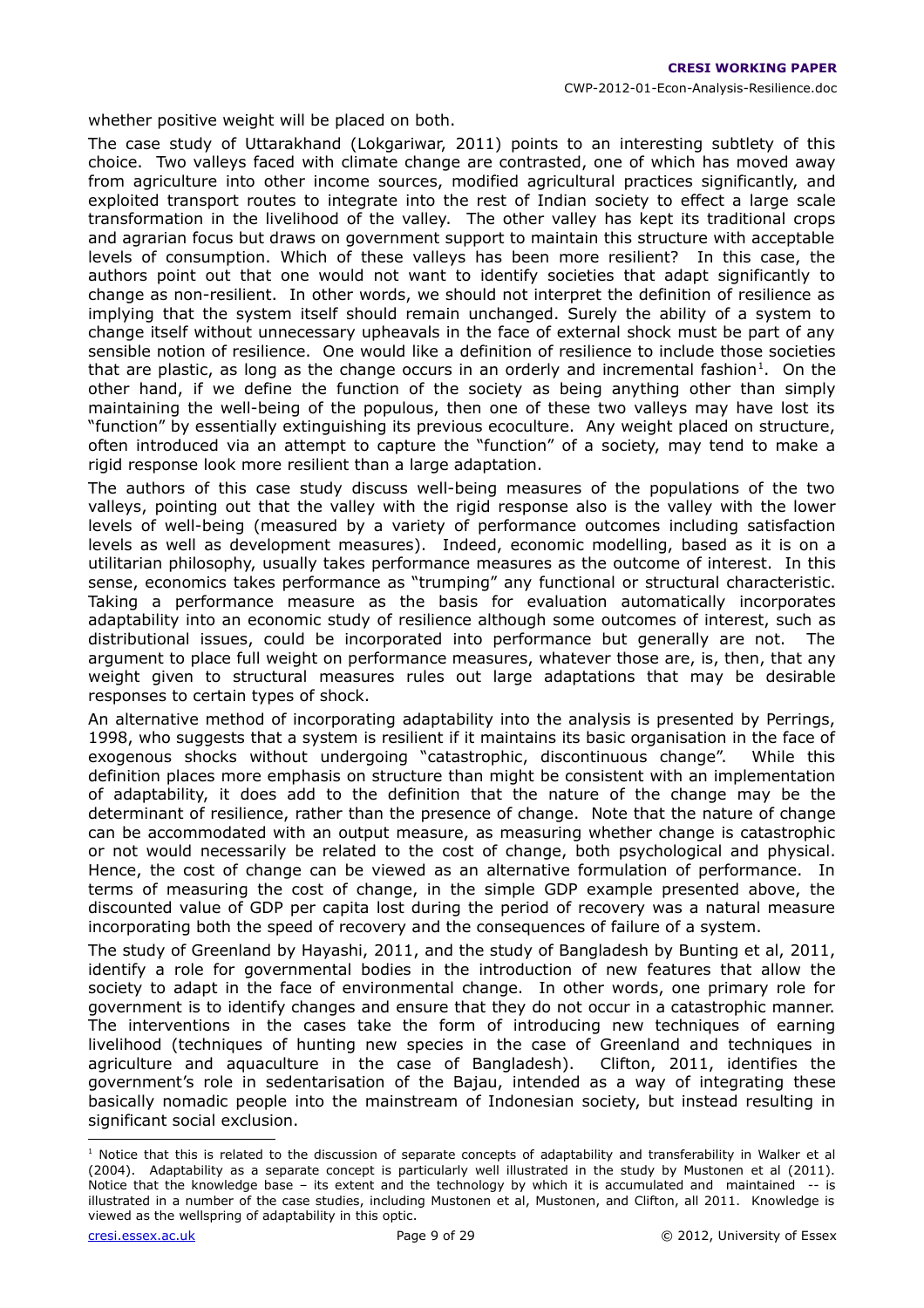Which performance measure is more appropriate depends in part on the question policy wishes to answer with the resilience study. We answer the question of "If we wish to maintain performance under stress, in what way and by how much will society need to change?" or "If we subject the society to stress, what will the cumulative cost be before the society reaches a new state of stability in both performance and structure?" then a cost of adjustment outcome would be appropriate. If we wish to answer "If we subject a given societal structure to stress, by how much will performance suffer?" then we would take the performance of our measure of well-being as our focus.

### **2.4 A Synthesis**

In sum, we are faced with a variety of points that need to be specified in order to develop resilience policy: we need to define a term of analysis, outcome measures that we target, and a measure of the nature of change. One way to achieve this could be to require that any definition of resilience comprise three elements: what one cares about (i.e. what is worth preserving or returning to), the type of shock with respect to which resilience is assessed, and a metric telling us how effectively the system maintains or returns to what one cares about after a shock is experienced. For example, one might care about infant mortality, study resilience with respect to tsunamis, and measure the performance of the system in terms of the loss of well-being (e.g. extra infant mortality) over the period required to return to what has been defined as a "recovery level". The measure could include an element of the cost of abrupt change in order to incorporate the idea that the nature of change – catastrophic or gradual – affects whether we consider a system resilient or not.

A distinction of this approach is that we place considerable emphasis on identifying the source(s) of the shock(s). Identifying the source of the shock is surprisingly rare in applied work on resilience. It is our focus because we wish to take a management perspective on the ecoculture, rather than an ex post perspective: if we wish to be able to manage the system so as to generate resilience, we need to know which measures to undertake. Since the appropriate measures tend to be specific to the type of shock, we need to be able to prioritise. We return to methods of prioritising later in the paper. For the moment, we merely signal the importance of the source of the shock as part of the definitional framework.

Further, notice that the integrity of the system itself will play no role in our assessment of resilience, although the cost of change does. Indeed, this approach implies that we should only care about retaining the "function, structure, identity and feedbacks" of the system if these have (performance) value in themselves. In other words, the list of what one cares about as outcome measures defines the list of elements we must return to: the precise elements are not integral to the definition itself and will change depending on the priorities and preferences of the region itself. The definition is a priori agnostic about how flexible or rigid we are in defining what we are to return to compared to the original "base" structure we evaluate. As such, it hopefully captures a broad spectrum of interpretations of what "resilience" can mean.

Applying this approach to a particular definition of resilience, consider the intriguing economic study of regional resilience conducted by Musson, 2011. She defines regional resilience for her study to mean "maintaining or enhancing the attractiveness of [a] territory [to private firms]" as a means of generating sustainable development. This definition has the advantage that it is implementable and clear for policy makers what method is to be used to achieve resilience. On the other hand, it does not specify the term of analysis, the (outcome) measure of sustainability for policy evaluation, the cost of change to be considered, or the type of shock that could affect attractiveness or sustainability. In the interviews conducted of business leaders later in the study, the paper points out that uncertainty about the sense in which sustainability is meant, the cost of alternative policies, and the type of shock to be faced colour the responses. Indeed, the responses are difficult to compare and analyse partly due to this. A similar lack of clarity dogs the case studies that are the data for this paper. What we attempt is a template to ensure clarity of implementation so that more can be gleaned from these resilience analyses.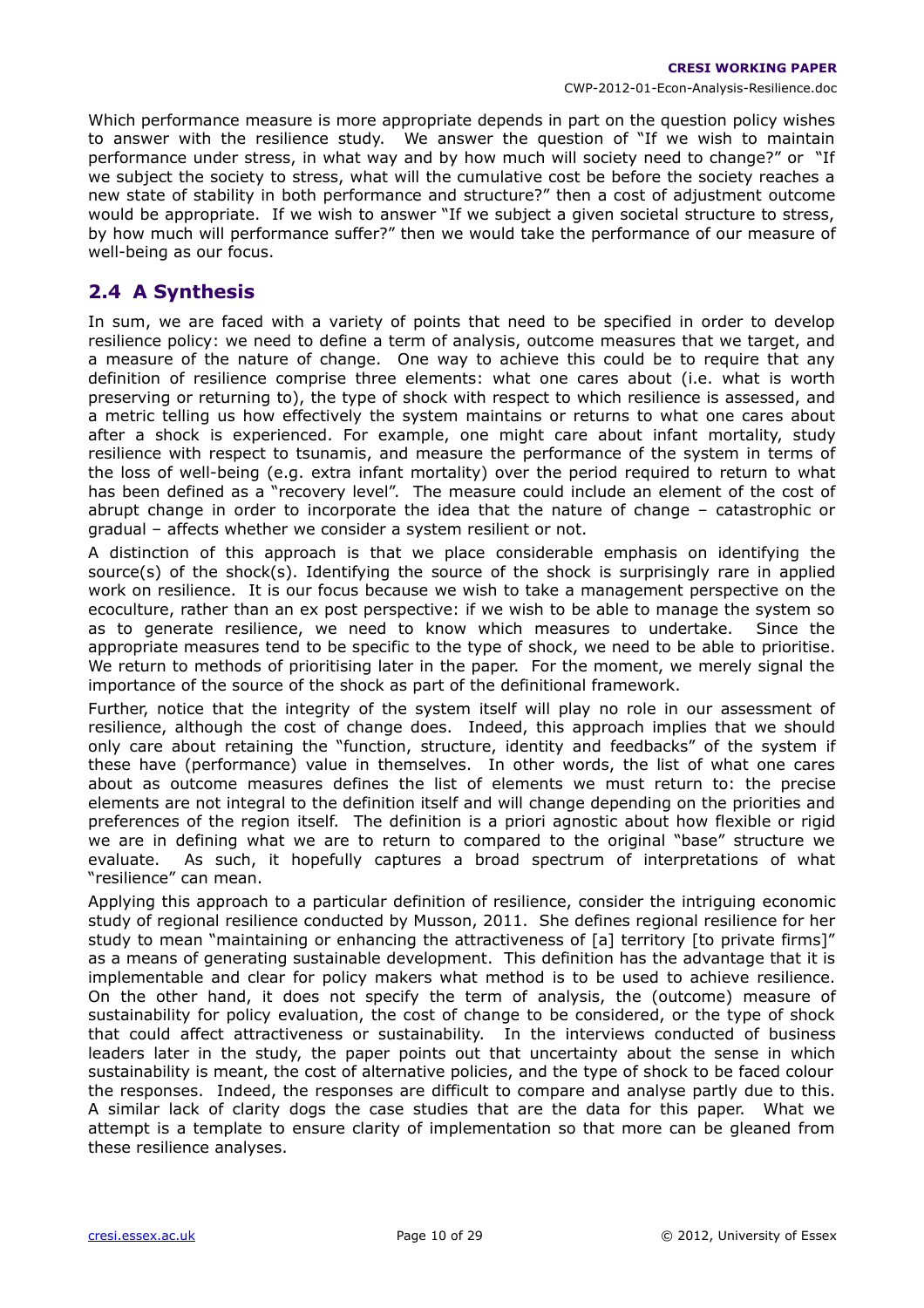# **3 MULTIPLE EQUILIBRIA, THRESHOLD EFFECTS AND PATH DEPENDENCE**

If we push our definition further to consider how to implement mathematically a definition of "resilience", we find two additional concerns: those of threshold effects and path dependence. Even if we do not wish to construct a mathematical model, policy discussion surrounding resilience will need to address these concerns in order to obtain desirable consequences from policy interventions.

Most economic modelling is equilibrium modelling. Equilibrium is, roughly speaking, the behaviour that a system "tends towards" if there are no shocks. If a system has a stable equilibrium, then it will tend to move back towards the same behaviour even after a shock. Hence, stability could be interpreted as a general mathematical implementation of the concept of "resilience", which can be translated directly into formal economic modelling.

This interpretation would be too hasty, however. Another important aspect of economic equilibrium is that of uniqueness. An economic or social system may not have a single equilibrium. For example, economists have studied so called "poverty traps" where a country may get caught in a "bad equilibrium" even though the underlying fundamentals are also compatible with a "good equilibrium" where the economy escapes poverty into development. Hence, a single social structure can be compatible with several different behavioural and performance outcomes. The social system can be at equilibrium in several states, but one of the states is more desirable from a performance standpoint. As each of these equilibria is stable, the system would always return to its initial equilibrium following small external shocks. On the other hand, a sufficiently large shock can push a system from one equilibrium to the other, making the system return not to the original equilibrium but to a new state<sup>[2](#page-10-0)</sup>.

If we stick to a narrow interpretation of "resilience as stability of the original equilibrium", we have several problems. First, a move in response to stress from the less desirable to the more desirable equilibrium could be seen as a lack of resilience. Such an approach would not make much sense if we wish to allow for improved performance as an outcome for a resilient society. This suggests that resilience should not be defined in terms of a specific equilibrium but in terms of some measure of performance that can be compared across equilibria, where behaviour can differ considerably between the equilibria. This allows upwards movements in performance to be distinguished from downward movements, with resilience policy aiming at more restriction of downward movement. This is consistent with the general approach implicitly taken by the case studies in this project: the authors and the members of the societies studied do not seem to be concerned that their lives are improving too much. Rather, they are concerned solely with reductions in well-being.

 Multiple equilibria can also mean that a system might be highly resilient to small shocks but very non-resilient to large shocks. This could be the case if a system exhibited threshold effects (so that small shocks had little effect on the equilibrium but large shocks caused the equilibrium to change). Both of these features are common in economic models of the effects of environmental change<sup>[3](#page-10-1)</sup> as well as policy discussions of climate change. For example, the effects for Europe of a cessation of the Gulf Stream accompanying a global temperature increase could be dramatically different from the effects of a change in global temperature without a Gulf Stream effect. As part of the specification of the *source* of the shock on a system that we discussed above, we should then add that any specification of resilience must include the *magnitude* of the shock since policies may be specific to magnitudes as well. We will return specifically to the distinction between resilience to large versus small shocks when we discuss insurance, below.

As Bruneau *et al*, 2003, point out, a further important issue with multiple equilibria is the speed and path of adjustment of a system from one equilibrium to another, not just the change

<span id="page-10-0"></span><sup>2</sup> This is similar to the Walker *et al*, 2004, concept of the "latitude" of a system: the degree to which it can be perturbed and still return to the original state. The difference between latitude and our point about stability is our emphasis that the original state is not necessarily the desirable one: our view is that the concern about "latitude" is not symmetric: policy wishes to restrict downward and not upward movements.

<span id="page-10-1"></span><sup>3</sup>See for example, Wu *et al*, 2000, where sufficient cumulative conservation is necessary to overcome threshold effects to obtain desirable environmental enhancement. See Perrings, 2006, for discussion of the dimensions of resilience and the role of threshold effects.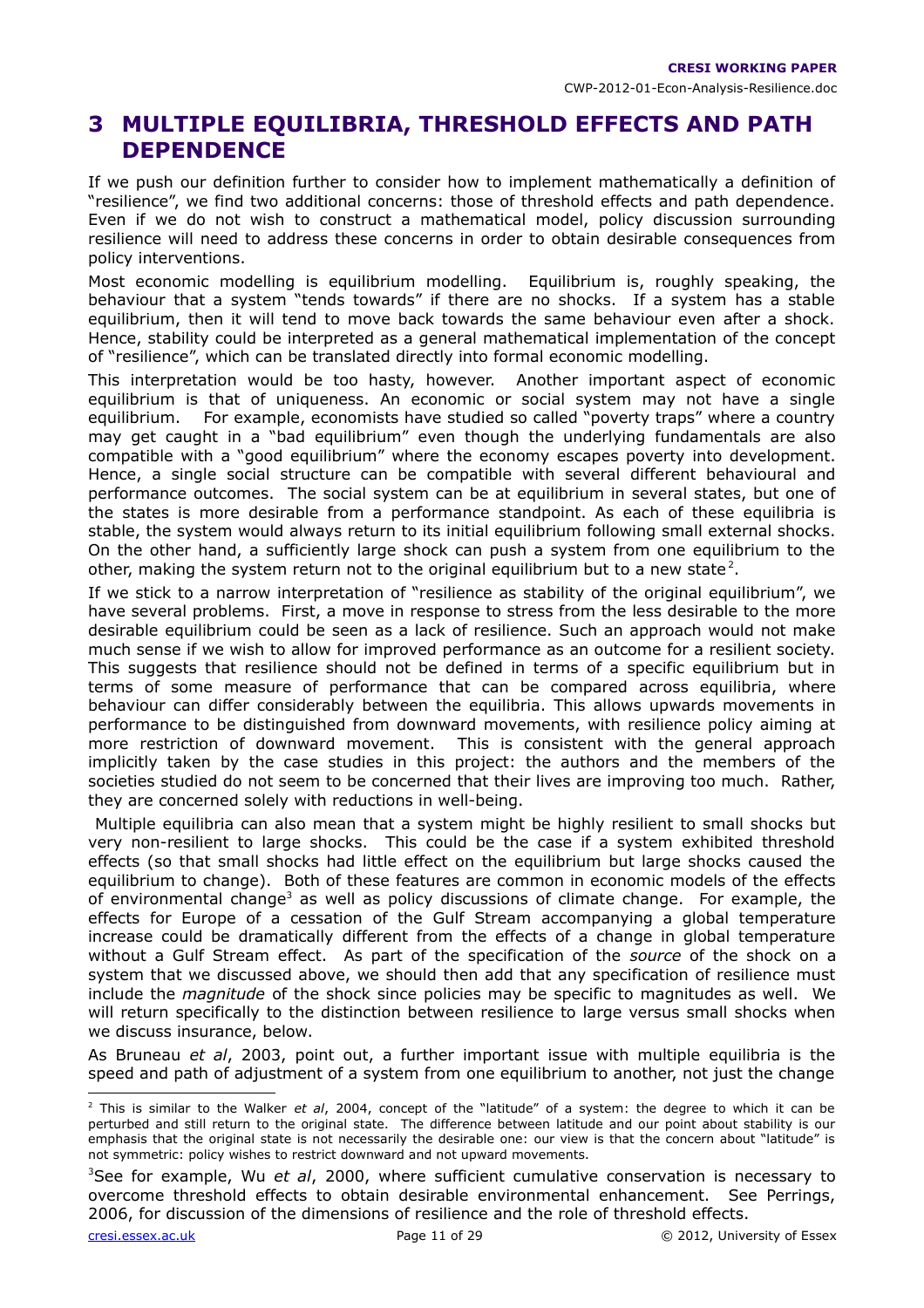in equilibrium itself. In other words, the adjustment process itself may have desirable or undesirable features, regardless of the final performance level at the equilibria. The first concern echoes Perrings', 1998, concerns outlined above, that the features of this adjustment path can affect the type of policy change we recommend, as the transition period from one equilibrium to another might need to be supported with policies to ease the adverse performance consequences of change. A second and more novel concern about adjustment is that the equilibrium of a system may be path-dependent, where decisions from the past may limit the features of the equilibrium one can have in the future. In other words, the transition process itself can affect the nature of the equilibrium that is finally attained, making the final state sensitive to inter-rim decisions<sup>[4](#page-11-0)</sup>. Hence, any policy decision on how to intervene needs to evaluate the short term conditions that can shape long term outcomes: even if one takes a very long term perspective on resilience, then, one cannot ignore short term behaviour in any sense.

Summarising, then, a resilience study needs to be sensitive to the presence of multiple equilibria. While focussing on performance measures can overcome certain problems with multiple equilibria, threshold effects may imply that distinct analyses for large and small shocks must be conducted. Finally, path dependence can imply that short term analysis must form part of the study, as the short term behaviour and policies can limit long term attainable states.

# **4 MEASURING RESILIENCE: DEFINING GOALS AND SOURCES OF SHOCKS**

If we take the performance perspective discussed above in order to measure resilience we need some standard of performance (or "health") to which we wish our system to return after a shock. The case studies in this project illustrate the possibility of using single-dimensional economic measures (such as income or consumption, as in Sedlmayer and Boehm, 2011, or Accorigi, 2011) or environmental measures (as in Qingwen and Li, 2011). Such an approach could be misleading, however, as societal performance may be highly multidimensional.

Many multi-dimensional indices have been proposed. For example, the Human Development Index, used by the United Nations Development Programme as a measure of well-being, includes measurements of real income, lifespan and education<sup>[5](#page-11-1)</sup>. The HDI index is relatively well correlated with subjective well-being for a broad variety of countries<sup>[6](#page-11-2)</sup>, where subjective well-being has been measured in a variety of ways. Reviewing a large number of papers, Blanchflower and Oswald, 2011, broadly suggest that subjective well-being defined as "happiness" can be measured as a function of age, gender, income, education, marital status, diet, other personal characteristics, regional characteristics, and country characteristics. Hence, happiness is a composite measure reflecting a large number of societal features. High levels of measured happiness also correlate relatively well with low societal inequality, high social capital and strong friendship networks, low unemployment and inflation, high levels of democracy and democratic participation, high levels of trust, strong welfare states and public spending and low pollution<sup>[7](#page-11-3)</sup>.

Blanchflower and Oswald point out, however, that no clear *causal* link has been established between societal correlates and happiness. In other words, while happiness seems to be related to whether one eats a diet rich in fruit and vegetables, it is not clear that forcing us all to become vegetarians would actually cause our measured happiness to rise. Hence, the point here is two fold. First, the performance measure we choose will determine how systems appear to fare in terms of resilience. Second, since societal characteristics relate to well-being as correlations and not causations, it is not clear how we should "engineer society" in order to obtain higher resilience based on such a measure. Indeed, for policy purposes the choice of

<span id="page-11-0"></span><sup>4</sup> See, for example, Havrylyshyn, 2001, and citations within.

<span id="page-11-1"></span><sup>&</sup>lt;sup>5</sup> (See<http://hdr.undp.org/en/statistics/hdi/>for more detail).

<span id="page-11-2"></span><sup>6</sup> There is rough positive correlation between the human development index and some measures of subjective wellbeing. See Johnson, 2010 (figure 2). Some discussion complementary to Blanchflower and Oswald, 2011, on the measurement of subjective well-being also is available in this paper.

<span id="page-11-3"></span><sup>7</sup> Blanchflower and Oswald (2008) have used blood pressure measurements to attempt to find a good and easily measurable proxy for levels of happiness.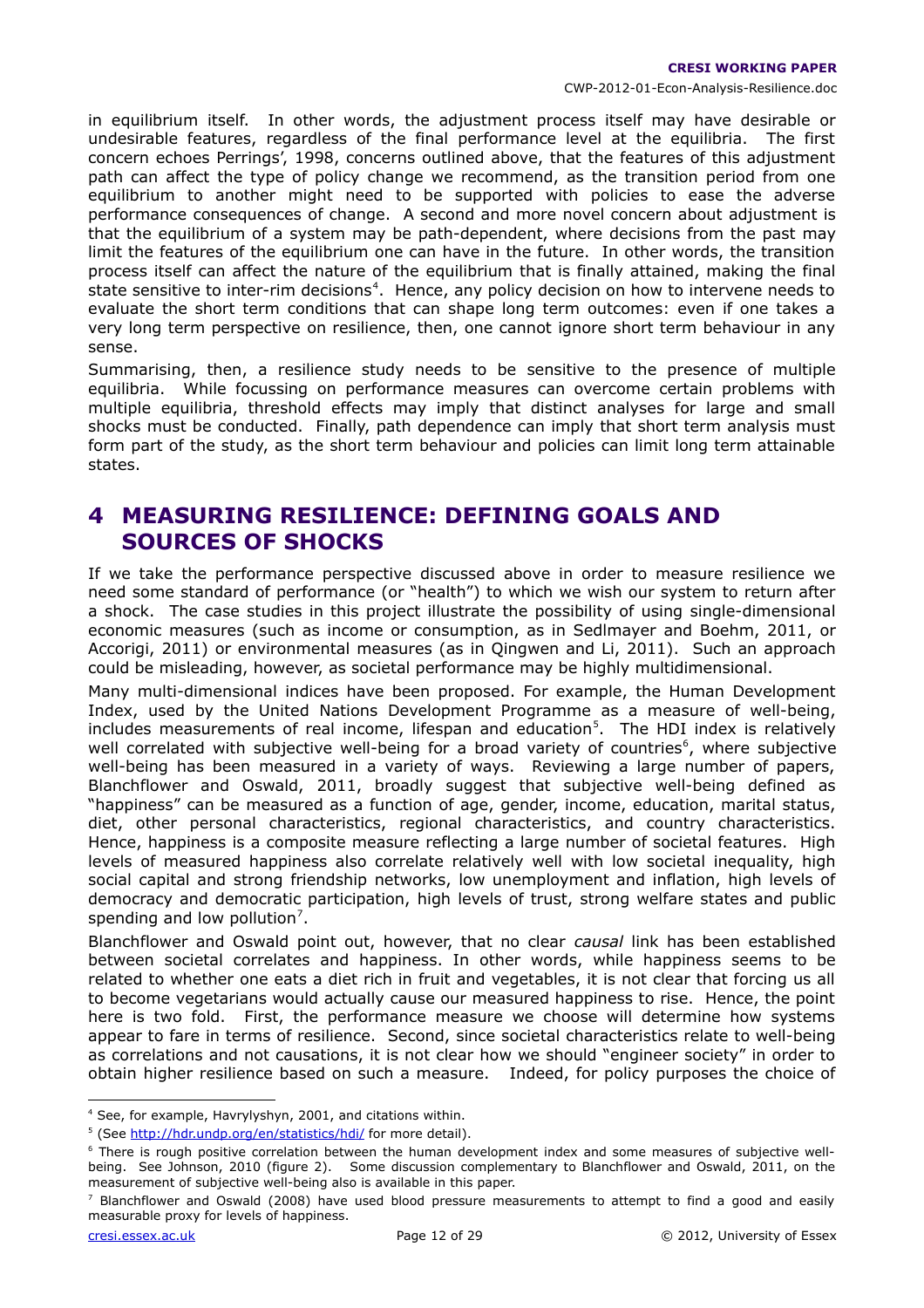an index such as happiness may not be very useful: if we cannot control it by clear policy levers, then its use in a study will not yield any useful policy recommendations.

Bruneau *et al*, 2003, comment that the measure of resilience can potentially be multidimensional, where they consider reduced probability of failure of a system, reduced consequences of failures -- should they occur -- and reduced time to recover from failure as three dimensions. In practice, then, we might measure "resilience" by an index that weighs each aspect of resilience and combines them into an overall aggregate. We might, for example, measure performance and structural change and the degree of both as well as some concept of the dislocation that has occurred along the adjustment path. Each receives a weight, determined by preferences of the region, and as diagnosed by the policy-maker. Alternatively, we might care about only a single aspect, such as social wellbeing, but that aspect might not be the same in all societies or in all time periods. For example, while health concerns were the sole motivating force behind the Clean Air Act in the United States in the early 1970s, current debate on this legislation takes into account other considerations. In other words, some dimensions might receive a weight of zero, but this weight may change over time as policy revisions occur and societal preferences change. Clearly, the choice of weights can also affect whether a society appears resilient or not.

Note that local resilience policy may have substantial externalities to other regions. This means that the choice of preference of one region may constrain the choices available to another. Where such externalities exist, coordinated choice across regions is appropriate in both the choice of goals and weights. To return to the case of clean air, externalities can be far more significant than in the case of land contamination. Hence, the degree of externalities determines the degree of regional control over resilience policy, and will tend to vary with the type of variable resilience policy is addressing. There is no "one size fits all" recommendation on where resilience policy should be seated.

The other crucial input we need for our measurement of resilience is some measure of the type of threat faced by a community so that we know the nature of the shocks to which the community needs to be resilient. Let us take the example of organic food. There may be a presumption that, because it reduces a community's ecological footprint, moving from "modern" to more traditional or organic methods also increases "resilience". This might or might not be true depending on the *mechanism* through which organic food promotes resilience. For example, one could argue that, by reducing dependence on chemical products that are imported, organic farming makes the community more resilient to unexpected shocks in international transport prices, changes in exchange rates, or even politically motivated embargoes. On the other hand it might be that organic farming is actually more vulnerable to sudden infestations of pests that are, for example, new to a region. Hence while organic farming could perform well in the face of oil price shocks, it could perform poorly in the face of the appearance of a new species due to climate change. The point is that to the extent that a policy is specific to certain types of threat, any given policy has the potential drawback of creating "perverse resilience" in the sense of creating a society that is very stable in one sense, which could be an advantage in response to certain threats but a disadvantage when faced with other circumstances. Clifton's 2011 study of the Bajau proposes the term "perverse resilience", in fact, when referring to the society's focus on subsistence in the face of a need to undertake marine management for the longer term in order to sustain the sea's ability to support their way of life.

In order to perform social engineering for -- or to simply evaluate -- resilience, we need some way of combining these mechanisms into a global evaluation of a policy that may affect resilience with respect to different types of shocks and through several mechanisms at once. This is necessary because policy-makers face the daunting task of deciding on which way we need to organise our society before knowing exactly which threats we will face in the future. An index of the threats likely to face a community, weighted by their probabilities would be one approach to this.

Of course the probabilities would need to be assessed. Accorigi *et al*, 2009, aptly summarises a wide variety of techniques to put rough numbers on these probabilities, incorporating a variety of stakeholders. A key point in Accorigi et al's discussion is how complex, fragile, time consuming and costly these techniques are to implement. If one is serious about evaluating resilience of a society, this is a venture that takes time and resources. Indeed, one of the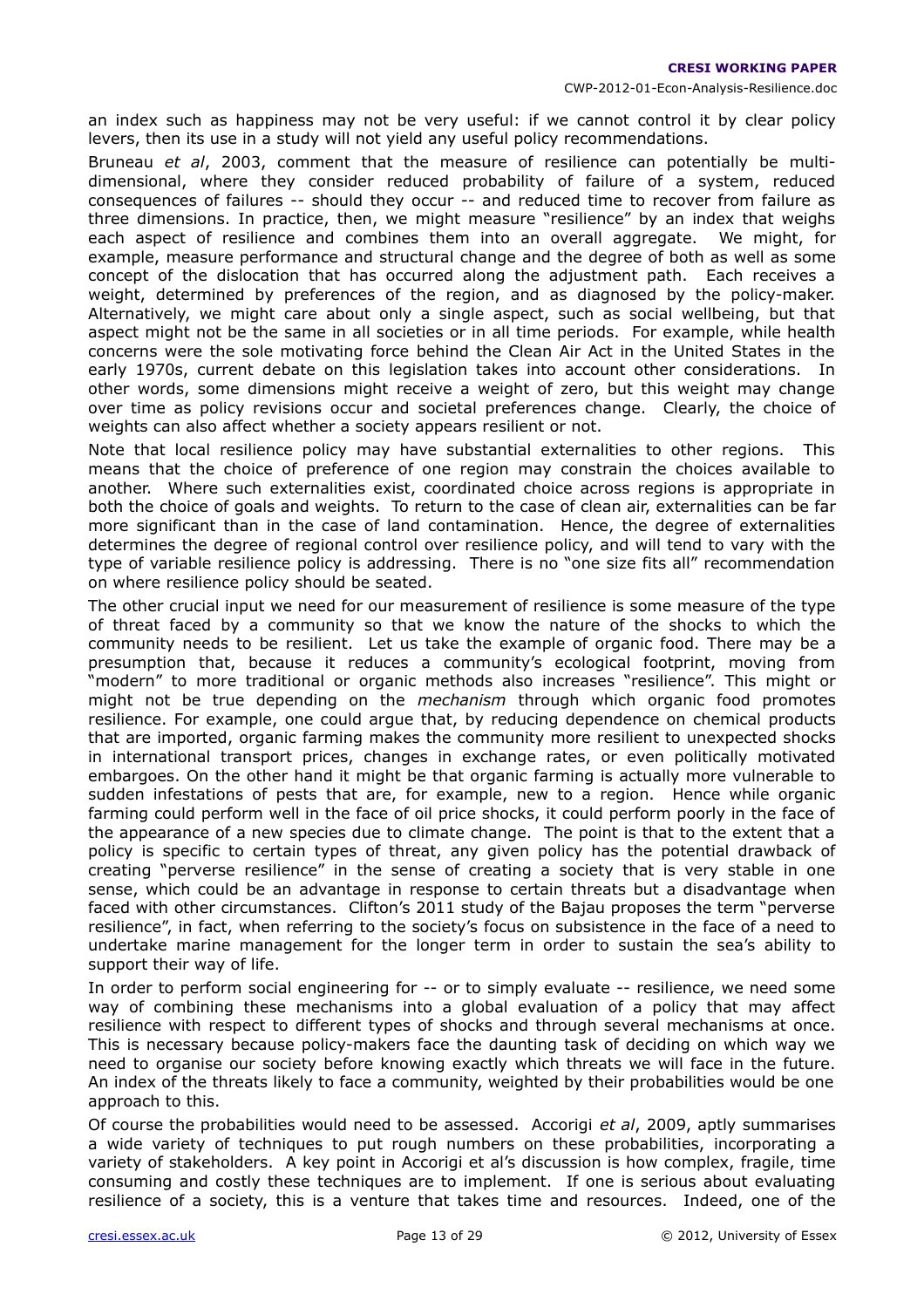points one could draw from their paper is that the time and resource constraints accompanying real policy debate often do not allow for these techniques to be implemented in a full or desirable way. Given how broad the concept of resilience is, how complex it is to evaluate, and the likely lack of agreement on measures and goals of resilience analyses one could be sceptical about whether any quantitative evaluation of resilience relying on these techniques would be conducted in general in any more than a cynical way<sup>[8](#page-13-0)</sup>. Recalling the Musson, 2011, study cited above, qualitative techniques may be more enlightening but only if the framing of the resilience issue is sufficiently well-defined.

On a more positive and perhaps constructive note, a point that is not emphasised in Accorigi's review is the role of real options analysis in such quantitative evaluations as a way of incorporating policy responses to small probability but catastrophic events<sup>[9](#page-13-1)</sup>. . As small probability catastrophic events may be of particular concern in resilience work, any quantitative analysis would be well-advised to exploit such techniques. As has been pointed out in the literature, real options analysis has the qualitative effect of introducing precautionary concerns into policy evaluation.

# **5 GOVERNANCE**

Suppose that, using Accorigi's techniques for organising public debate and defining preferences, we have decided on the question we wish to ask of our resilience study, the resultant definition of resilience and the consequent performance standards we wish to use to judge the system, and we have identified the likely sources of shocks and the term of analysis. What sort of policy levers will we likely need to use to manage resilience of a society? Can economic theory combined with the case studies give us a hint of the aspects of society that might generate resilience or reduce resilience? These aspects would form input to the construction of a model and a policy response for resilience. To use the terminology of the literature, while Walker *et* al, 2004, specify adaptability and transferability as "precursors" of resilience, can economic analysis help us to be more specific about the sources of these precursors? How would the contribution of economics compare to and add to the discussion from other social sciences?

The economic approach to resilience would share many common themes with the analysis of specialists from other fields. In particular, any microeconomic analysis of resilience would put significant emphasis on the issue of *governance*. Hence the economic and social institutions of the affected communities – whether formal or informal – are of the utmost importance in assessing their resilience.

Within the broad area of governance, there are several dimensions that affect resilience particularly and have been themes in the economics literature. First, as a general principle, there will be a trade-off between centralisation and decentralisation: centralisation allows for better coordination of the community's reaction but, especially under some types of shocks like natural disasters, it suffers when communication networks break down so that assimilating locally relevant information becomes time consuming. This trade off already suggests that different types of governance confer greater resilience to different types of shocks. For example, one might believe that decentralised systems would perform better (initially at least) in case of localised natural disasters, while a more centralised system might be better equipped to deal with a widescale crisis. The reason for this is several-fold. One, already mentioned, is that decision makers need the complete information to tailor their decisions to the actual circumstances they face. Another is that the two types of crises have different contagion properties, which also must be managed: a local natural disaster might be contained quite readily if each region was self-sufficient. Where contagion occurs rapidly due to connectedness of regions, a centralised response system can control the broader effects quickly as different regions can be coordinated. Clifton's 2011 Bajau study points to the advantages and disadvantages of the insular nature of the Bajau community in the face of various threats. Specifically, in the face of the generalised threat of environmental (marine)

<span id="page-13-1"></span><span id="page-13-0"></span><sup>&</sup>lt;sup>8</sup> Accorigi et al (2009) chapters 2-4 particularly go through stakeholder analysis, methods of achieving participation at the local level, and methods of building scenarios. Chapter 5 goes through evaluation techniques, including computable general equilibrium and cost benefit analysis.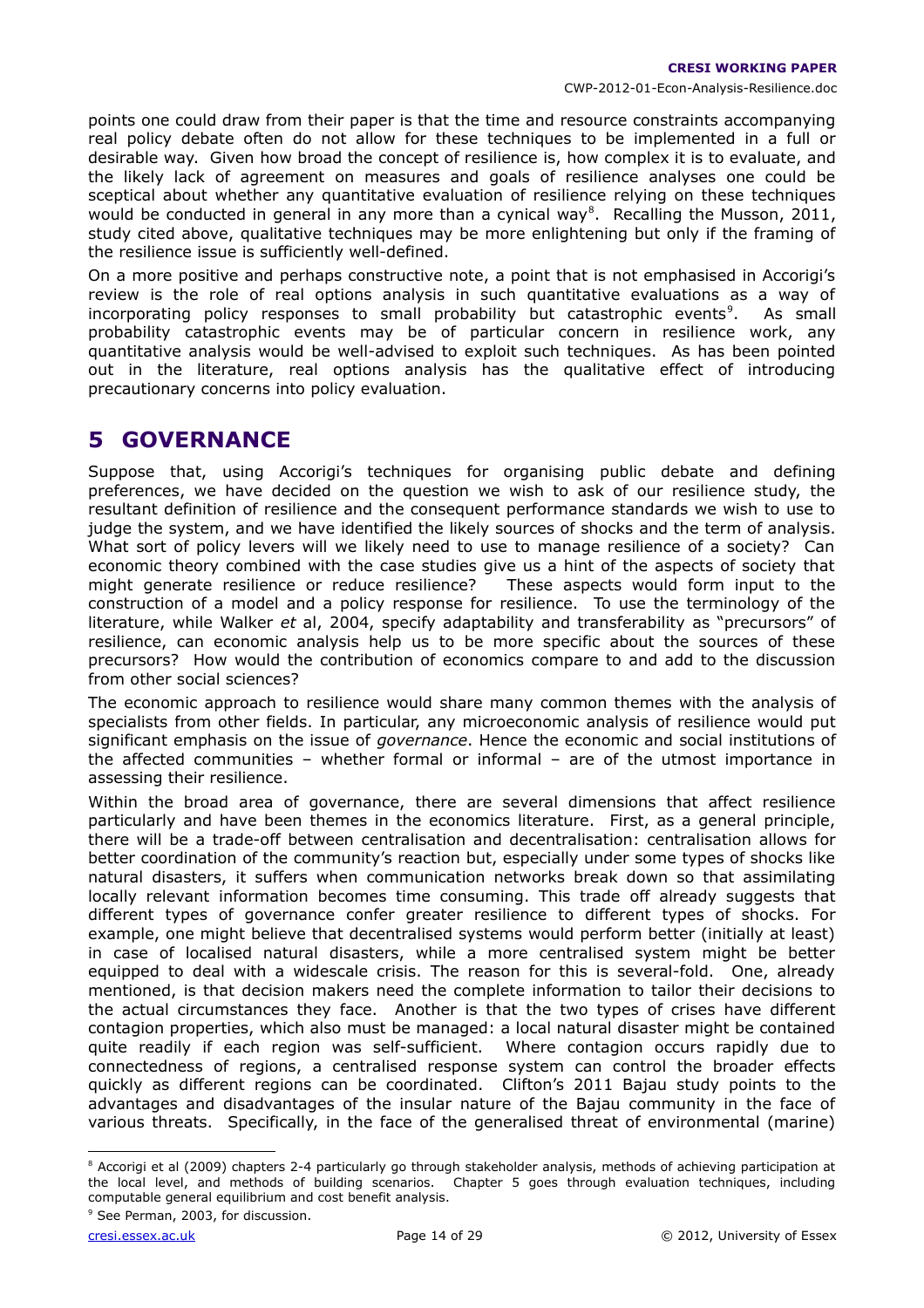degradation, there is an inability to mobilise generally to incorporate external ideas that would allow the community to create a quick and effective response. Finally, when responding to a widespread threat, a hierarchical system can be quicker than a decentralised or otherwise egalitarian system. Again, the Bajau study cites egalitarianism as creating a barrier to both a quick and effective response to an external and widespread threat to the marine environment. Supporting a point we made earlier, these suggest that connections between regions in resilience decision-making and policy need to be shock-specific and multi-level.

Second, there would be a similar trade-off between rigid social/economic institutions, which are good in ensuring commitment to certain fixed goals or values, and more flexible ones that might be better at adaptation to unusual or unanticipated circumstances. Indeed, one of the issues mentioned in the three northern case studies that underlie this paper (Hayashi, Mustonen et al, and Mustonen, all 2011) as well as the Bhaghirathi valley case study (Lokgariwar, 2011) is that the threat facing each of these communities is the unpredictability and novelty of weather patterns created by climate change. The system in place to respond to threats in each case is an oral tradition rooted in experience-based knowledge, which equips these communities well to uphold their values in the face of threats that have been encountered before, but does less well in equipping the group to face novel challenges. The method of incorporating a wider set of tools into the knowledge base is weak, creating lack of flexibility of response, even though the existing system is both well-tailored and sufficiently flexible to create resilience to historical threats. Again, no "one size fits all" recommendation emerges: depending on the type of threat a relatively rigid and "closed" system or a rather flexible and "open" one is appropriate. A multi-level response is then indicated.

### **5.1 Local Ownership and Property Rights**

Interestingly, the case studies underlying this paper emphasise a *particular* governance structure fairly consistently: that of self-determination and local ownership and control of resources. The primacy of ownership and control and its ability to generate efficient outcomes in a decentralised way without government intervention receives support from the economic literature based on two theoretical concepts: the Coase Theorem suggests that decisions on how resources should be managed can be decentralised to individual private parties and will lead to efficient use of the resource (i.e. use that maximizes the resources net benefits, taken to be defined broadly to include monetary and non-monetary benefits); Principal-Agent theory suggests that maximizing benefits can require delegating power as well as ownership to a party that internalizes the full set of benefits and information about a resource. Both the Coase Theorem and Principal-Agent theory do recommend government intervention in some circumstances, so that we can use both theories to diagnose why and when government intervention could be needed.

First, consider local ownership – in other words decentralisation of the decisions on how to manage local resources -- as a mechanism to achieve resilience, or more generally to achieve some target in desired resource management. In a case where use of a resource by one party can degrade or deplete the resource available to other parties, or where the resource is a public good, the resource tends to be subject to over-use when it is not wholly owned by a private party. For example, if a fishery can be exploited by multiple parties, each of whom extracts from the fishery so as to only take into account its own private benefits, then that fishery is likely to be depleted: each party will not tend to take into account the damage its own fishing does to the stocks of fish available to others, including the future beneficiaries of the fishery. Returning to the cases, the lack of a sense of ownership by the Bajau led them to share their marine environment fully with commercial fishing boats. Over-fishing has resulted, as the commercial boats do not take fully into account the costs their harvest imposes on the Bajau's ability to harvest using their traditional techniques and the Bajau do not take fully into account their own harvest's effects on the commercial take. Indeed, without clear allocation of ownership or even a clear concept of ownership among the Bajau, it is not obvious how such externalities could be taken into account by the parties: no basis for discussion exists between the parties at present.

On the other hand, suppose that one party were given full control of fishing rights in the fishery. If one party wholly own the resource – potentially in perpetuity-- then that party has full incentive to extract the maximum value, whether this is value in terms of current earnings,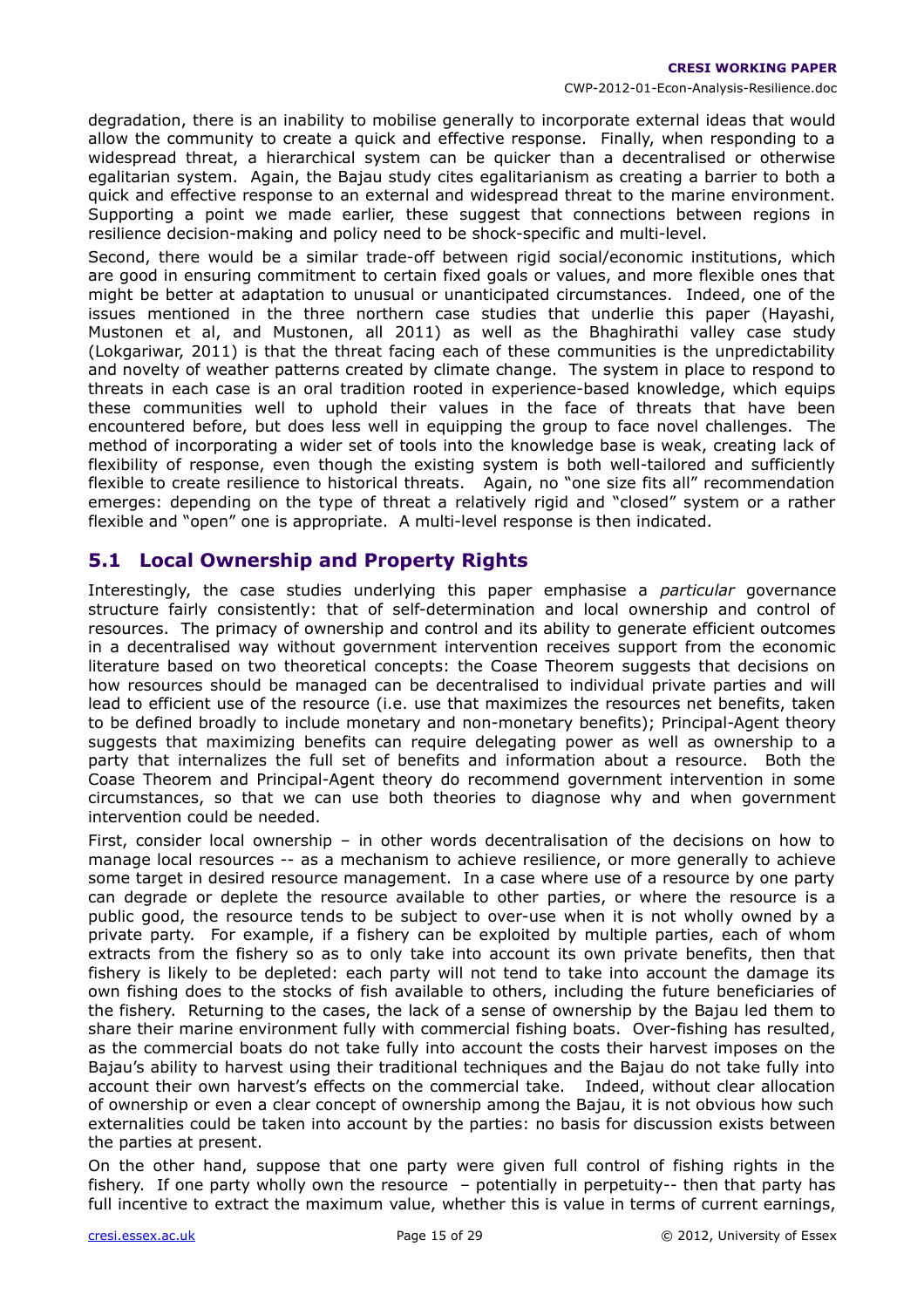future earnings, enjoyment, extraction of a livelihood, or any other monetary or non-monetary benefit from the resource. As the private party stands to benefit fully from the resource, now and in the future, it also has full incentive to manage that resource for the current and future periods. Full ownership has greater benefits than this, however. When the private party has whole ownership, it also has full control of the resource and access to it. Hence, whole ownership aligns the incentive of the owning party with maximizing the value of the resource; it also creates the ability to manage both resource use and access so as to attain that maximum value. In this sense, decentralising management and ownership to the local group can work well to ensure that the resource is not exhausted and is also managed to maximise its livelihood benefits.

How this ownership right is used is, however, crucial to whether or not full value is extracted. Suppose that we gave full ownership to the Bajau who, as was stated in the case in this project, have little sense of what property rights mean. It is not at all clear that they would enforce any exclusion of others with or without compensation, nor is it clear that they have sufficient knowledge of the usual institutions for enforcing property rights to be able to enforce them in any realistic manner. In other words, ownership rights would only be useful to the Bajau if they enforced those rights in the presence of continued threats from commercial fleets. If the Bajau are unlikely to enforce their rights, then giving them ownership as a way of ensuring wise management of the resource might not be very useful.

A further issue is that the case states that the interests of the Bajau are oriented towards current extraction of fish for subsistence, in the face of a rising population. In other words, while the Bajau live in family groups that would normally allow current generations to understand and take into account fully the needs of future generations, it appears that population pressures are resulting in a poor representation of future generations' interests in the preferences of today's Bajau. Hence, a relevant constituency in the decision process of how to manage the resources appears poorly represented under the current organisation. Further, scientific marine management techniques that could help to ensure similar opportunities as today's population enjoy in marine exploitation appear not to be accessible for the Bajau. In this sense, even if they did put primacy on future generations' needs, it is not clear that they have the skills necessary to do this. Under these conditions – lack of skills and lack of weight placed on future generations' needs, it is not clear that the fishery will be maintained productive in perpetuity. Hence, it is not clear that ownership rights allocated to the Bajau resolves the resource management problem viewed as a bargaining problem where the interests of future Bajau should be taken into account.

The Bajau face a further problem in potential negotiations over the use of marine resources, even assuming that there were no problem with the concept of ownership: they organise in insular groups that do not coordinate well across groups. To the extent that commercial fishing is concentrated in a relatively small set of hands – or at least is able to organise its interests -- while the Bajau are a dispersed and uncoordinated set of independent family groups, the bargaining that the Bajau conduct would likely be ineffective. This is because each individual family group would have an incentive to "let others do the negotiating" so as to reap the benefits of negotiations without necessarily being the party to exert the effort to learn enough to conduct the negotiations. Further, each individual group would be unlikely to represent the interests of the entire Bajau community. Both of these problems with a dispersed set of interests could cause bargaining inefficiencies that would reduce the value that the Bajau could extract from local ownership.

Moving on to other cases, the Mustonen et al's 2011 study of the Puruvesi fishermen states that this group has very clear ideas of ownership, so at least this concern would not be the same as in the case of the Bajau. The case suggests, however, that this group also does not seem to have been very effective at negotiating their way to resource use that preserves their cultural and livelihood value. A problem here could be that the fishermen in question may not be very skilled or informed negotiators compared to other groups that wish to have access to the same resources for their own purposes. In order for ownership to work to create efficiency, bargaining and negotiations have to be efficient as well. If information about the use to which the resource will be put by all parties is not available or understood by the different parties, for example if information on pollution consequences of certain activities is not available to local groups, then bargaining may not occur efficiently. Again, ownership does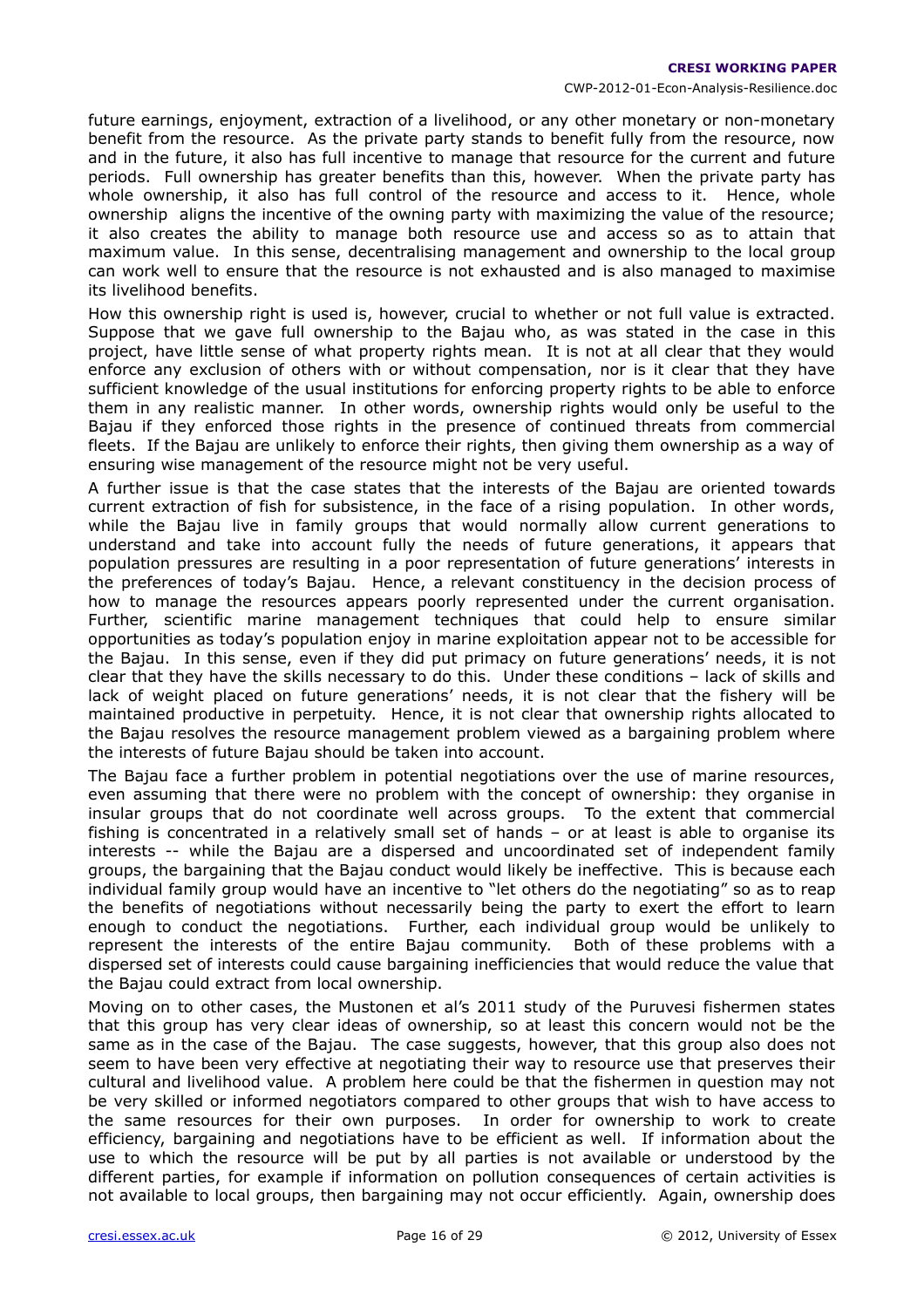not work on its own to ensure that local groups extract full value from the resource in such a case, as the bargaining that should lead to extracting full value happens subject to incomplete or asymmetric information that can allow parties to misrepresent their own interests so as to skew the bargaining results in their favour.

Hence, the Bajau and Puruvesi studies suggest that decentralisation of the resource management to local groups is unlikely on its own to solve the resource management problem: the local groups may not be able to enforce their ownership rights due to lack of information or lack of understanding, the local group may be unable to organise so as to bargain effectively, and in any case the interests of future generations may not be guaranteed under decentralisation. Finally, even if the society in question has a clear sense of ownership and institutions to enforce ownership rights, the Coase Theorem only holds when negotiations can be conducted with low transactions costs. If property rights are too dispersed, large negotiation costs can result whenever resource use issues arise since many parties need to be assembled to access resource rights. Hence, how much decentralisation occurs depends in part on how much can be achieved whilst still allowing low enough negotiation costs that efficient resource exploitation is possible in a Coasian manner<sup>[10](#page-16-0)</sup>.

Addressing these problems, Cullen-Unsworth and Wallace's 2011 study of the Australian aborigines in Queensland suggests a role for government in creating a structure for ensuring that ownership is exploited so as to generate value efficiently. In the Queensland case, informed representatives work with the local group to ensure that the group speaks with a single voice in negotiations, and has the information and skills necessary to be effective negotiators. Resources are provided so that ownership rights can be enforced via the court system, with the advisors to the tribe as guides through this process. Negotiations occur at the tribal level so that few points of contact exist for outsiders, minimising transaction costs. In this sense, the Queensland case maps out a system that addresses the issues above of (1) understanding and enforcement of property rights, (2) informed and skilled (low cost) bargaining, (3) the need for the local group to speak with a unified voice, and (4) the scientific support needed to manage the resource for current and future generations. Hence, if one wants ownership rights to transfer value to local groups, a comprehensive support system as in this case may be necessary for such a system to work. It is clear from the case that such a complete system requires time and significant resources to establish, and also requires the trust of local groups. These are demanding conditions to transfer to the other cases in this study: even if the system functions very efficiently once implemented, the cost, time, and skill necessary to establish it creates a significant *ex ante* opportunity cost to this type of endeavor.

The Coase theorem suggests that when a system is created, perhaps on the model of the Queensland case, to ensure efficient bargaining it does not matter whether the local groups hold full ownership of the resource or whether some external private body does. In other words, once all parties have a fully informed and effective "seat" at the bargaining table, while who owns the resource matters to how the value is split it does not matter to how much value is created in total. Hence, ownership of the waters on which the Puruvesi or the Bajau do their fishing could be held by a commercial interest, and the land on which the aborigines live could be held by a private entity -- full value should still result, but the proportion of this value going to the local group could change. Unfortunately, economic analysis does not give a definitive answer on the optimality of the various possible distributions. Indeed, one could argue that an alternative solution to generating value from resources is to have some support for local groups in bargaining, but otherwise not to transfer ownership to the local groups.

If the value of the resource were purely monetary, then this argument could perhaps hold true. However, maintenance of the cultural heritage of the local group is one of the sources of value in all the cases that form the data for this paper. If this value were purely a benefit to the local group, then the Coase theorem suggests that as long as bargaining is efficient, this value would still be maximised regardless of who owns the resource. On the other hand, these cultural values are, in themselves, a resource is available to many people beyond the local group that creates them. This "public good" aspect of cultural rights suggests that ownership by a private entity other than the local group would likely not result in maximising the cultural

<span id="page-16-0"></span><sup>&</sup>lt;sup>10</sup> Indeed, much recent literature has developed on the "anticommons" – cases where overlapping property rights are decentralised to the point that markets become inefficient at generating value. Pooling of rights is one solution to this problem, consistent with the Queensland case discussed in the text. For a seminal exposition of "anticommons", see Heller and Eisenberg (1998).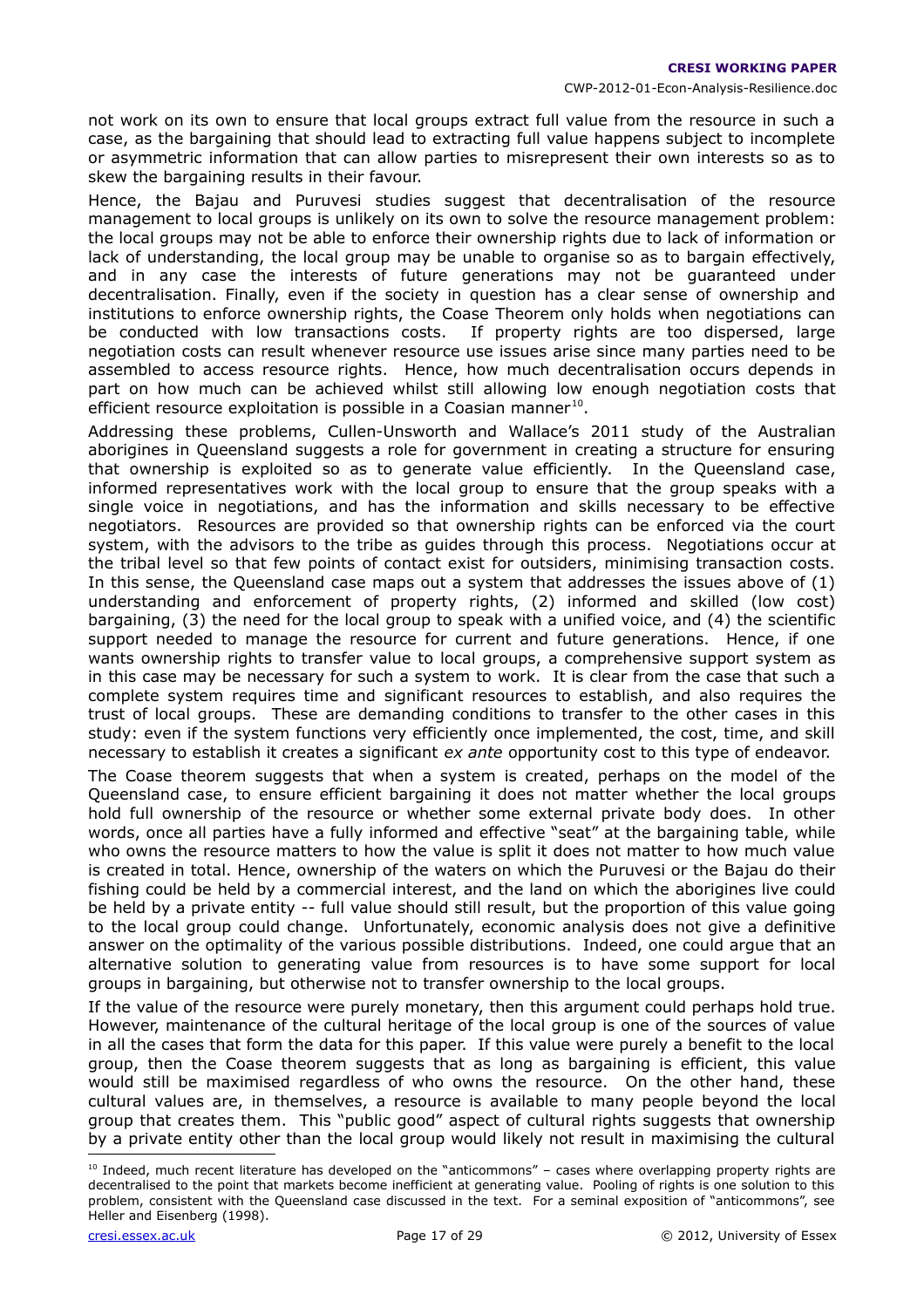value of the resource since the cultural heritage value would remain a public good whoever owns the resources that generate them. Hence, cultural heritage as a public good is an argument that suggests local ownership with support is a better solution to maximising the value "broadly understood" from the resources than ownership by some other outside party. Indeed, the Puruvesi and Bajau cases emphasise the problems of non-ownership by the local group in an environment with relatively little government support and cultural heritage issues.

### **5.2 Agency Issues**

It should be emphasised that the solution proposed in the Queensland case is emphatically not a fully centralised solution. A common objection to full centralisation is that decentralised decisions tend be able to incorporate special circumstances that are known only at the local level. In other words, knowledge tends to be dispersed and difficult to pull together in complete form for any central authority. A benefit of decentralisation is precisely that local information can be taken into account more efficiently than it might be under fully centralised (for example, government) management.

This support for decision-making by agents that tend to possess better information than a central directing body is supported by a second strand of theory in the economic literature: Principal-Agent theory. In the case where a local group does not have full ownership and control of the resources it uses for its livelihood and to support its culture, such as the North Greenland case (Hayashi, 2011), or if it has ownership (or land rights) but does not have the resources to manage the resources itself, such as in the Queensland case (Cullen-Unsworth and Wallace, 2011), or if it simply wishes to delegate to another negotiator to minimise transactions costs or place management in the hands of the most capable party, it must rely - to some degree -- on others to manage its resources for it. For example, imagine that the local group does own its resources (for example, its land) but does not have the expertise or resources to manage that land fully and so delegates this task to a government bureau or a private party. If the local group is poorly informed about the plans (or implications of the plans) for resource management by the body actually doing the management then the local group is likely to be poorly served by this arrangement. The reason is that the manager of the resources may not have exactly the same goals as the local group. For example, even if the manager is a government bureaucrat, if that bureaucrat is subject to influence by parties that would deplete the resource excessively then the manager can undertake such depletion for its own gain without full knowledge by the local group. Hence, the problem here is that, even with ownership by the local group, if management of the resource is conducted by a separate and independent body the local group's benefits may not be fully realized if the local group does not have full information on the policies or implications of the policies undertaken by the manager. In such a "principal-agent" relationship there is a trade-off between control, which would ensure exploitation aimed at the local group's preferences albeit perhaps inefficiently exercised due to lack of expertise, and delegation, which ensures that those exploiting the resource have the required technical and commercial expertise to optimise exploitation but may do so to other purposes.

The usual solution to the principal-agent problem lies in either transfer of responsibility for management to the owner, or in aligning the incentives of the manager and the owner by means of a contract or judicious choice of manager. The contracts that aim to align incentives can get quite sophisticated, which creates another hurdle for local groups, as designing complex contracts can be an expensive proposition. Moreover, contracts only help alleviate the principal agent problem if they can be enforced. This presumes that some measure of the agent's performance can be adequately monitored and that conflicts would be resolved quickly and fairly by the local judiciary. As effective monitoring might require a formal training not available within the local ranks and the "governance structure" of the local judiciary might itself be inadequate to enforcement, delegation is likely to be less attractive. Perhaps this is why the case studies generally support both local ownership and local management of resources rather than management by any remote body. Rather, taking the Queensland case (Cullen-Unsworth and Wallace, 2011) as an example, the participation of remote bodies is primarily in terms of legal and informational support and advice rather than active decision making on how the resource is managed. Indeed, in his treatment of the trade-offs between centralised and decentralised management of resources using a combination of economic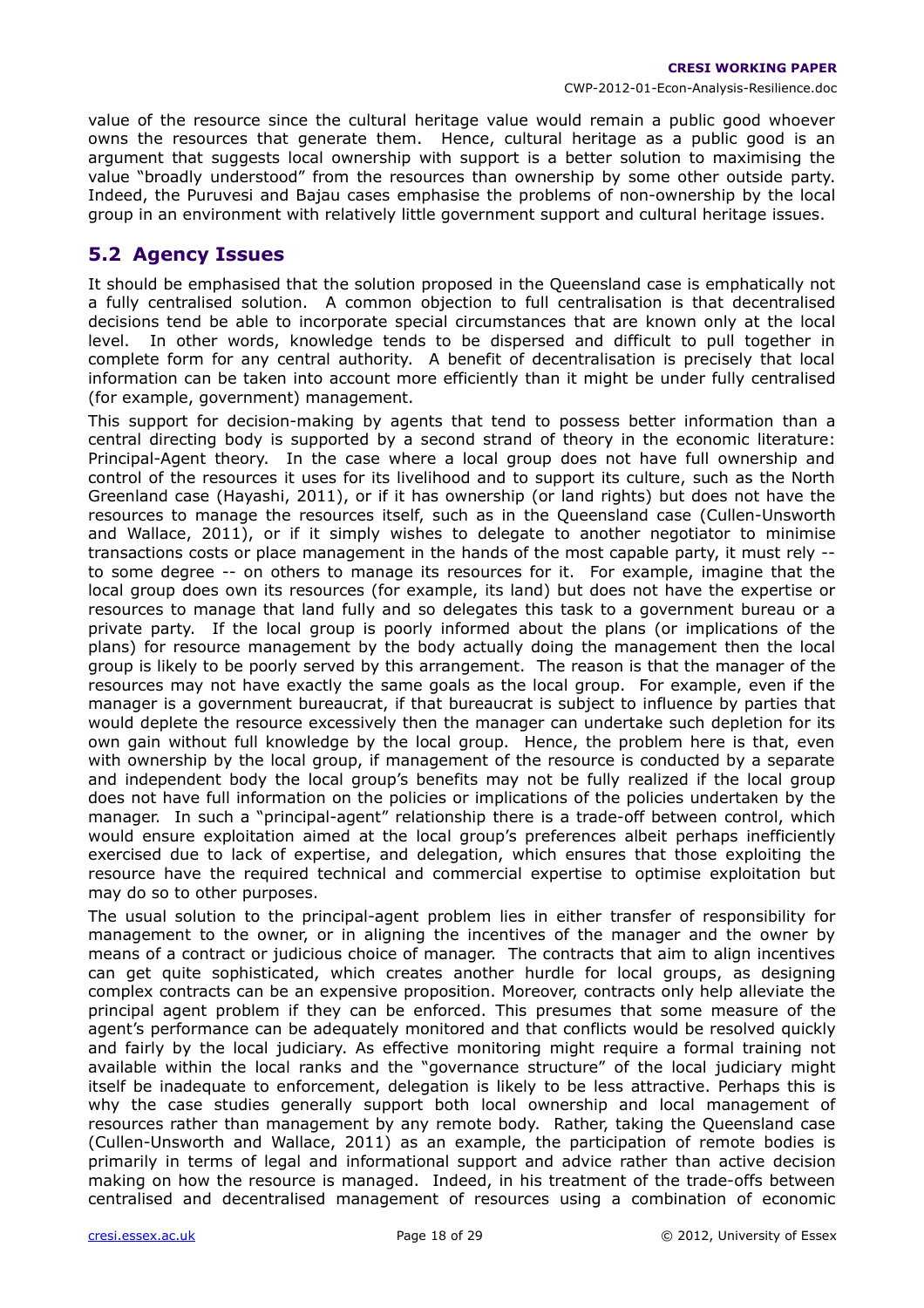approaches, Farrell, 1987, recommends that centralised economic institutions such as government control and intervention, and decentralised institutions such as bargaining and ownership rights, be viewed both as complementary and as "checks and balances" on each other.

Of course, local ownership and management of a resource also implies that the local group's fortunes will be tied to some degree to that resource's value. In other words, with direct control and ownership may come an increased risk borne by the owner. Unless a stable stream of support is available from the resource, simple ownership may not preserve the local group as a viable entity. Some form of diversification of livelihood, as emphasised by the North Greenland case (Hayashi, 2011) or the Bangladeshi case (Bunting et al, 2011), may be necessary to insure against such fluctuations in livelihood. Without some form of insurance against lean years or diversification of livelihood to provide a smooth consumption stream – plus some form of support in terms of how to manage the local resource so as to generate a livelihood that is likely to be resilient -- local ownership may not go far enough to ensure viable local cultures. We treat insurance issues specifically in the next section.

These are significant caveats, and often mean that self-determination is not enough on its own. In particular, if the local group lacks the tools, including the information, to manage their own resources fully, then other groups need to be brought in for assistance to the extent that decision making is delegated. This risks degradation of the resource unless the local group can monitor the actions of the manager and impose penalties if the resources are not managed properly. Independent monitoring is a possible solution for this problem, coupled with a system of awarding damages to the local group if their resources are not managed properly. Either those damages can be revealed via the courts or they can be taken into account by a bond, payable by the manager to the owners upon detection of mis-management.

None of the case studies used as data here appear to have a fully developed system of selfdetermination in the sense of both ownership and control or a system of agency with the sorts of supporting institutions and monitoring suggested here, although the Queensland case probably gets as close as any to a complete system in this sense. That case outlines an exceptionally complex and well-funded "partnership" system between the indigenous group and the Australian government. In the case, the indigenous group has obtained government funding for a set of "rangers" who perform as stewards -- informed and empowered spokespeople -- for the indigenous group, a system of involving indigenous people in the management structure alongside government representatives, and funding grants to support conservation activities. Even this system, however, does not extend to independent monitoring and damages in the case of mismanagement, at low resource cost. The system in that case appears to rely on the existing legal system for dispute resolution, which would be quite costly to use to this purpose. The system does not address as extensive a set of conflicting interests as we find in some of the other cases (such as the Bajau case), where a stronger centralised intervention might be necessary. Finally, the resource demands to create and maintain such a system are substantial and may be beyond what other governments are willing to commit.

# **6 RISK AND INSURANCE**

To fully understand a community's response to a specific unexpected shock, economists would look at a number of dimensions that are commonly studied in other social sciences. For example, levels of trust and concepts of fairness are likely to be important determinant of the community's response, especially when more formal lines of authority and command are adversely affected by the shock. Similarly, social networks and other mechanisms through which the community deals with issues of risk and insurance would be examined. Finally, the ability of savings to absorb shocks would normally also is an area of interest. These threads have recently been combined into studies of risk sharing that bear upon resilience, as resilience could be conceived as the degree of "insurance" of a community against threats.

# **6.1 Savings and Insurance**

A standard way of "insuring" against fluctuations in income is saving. Precautionary savings as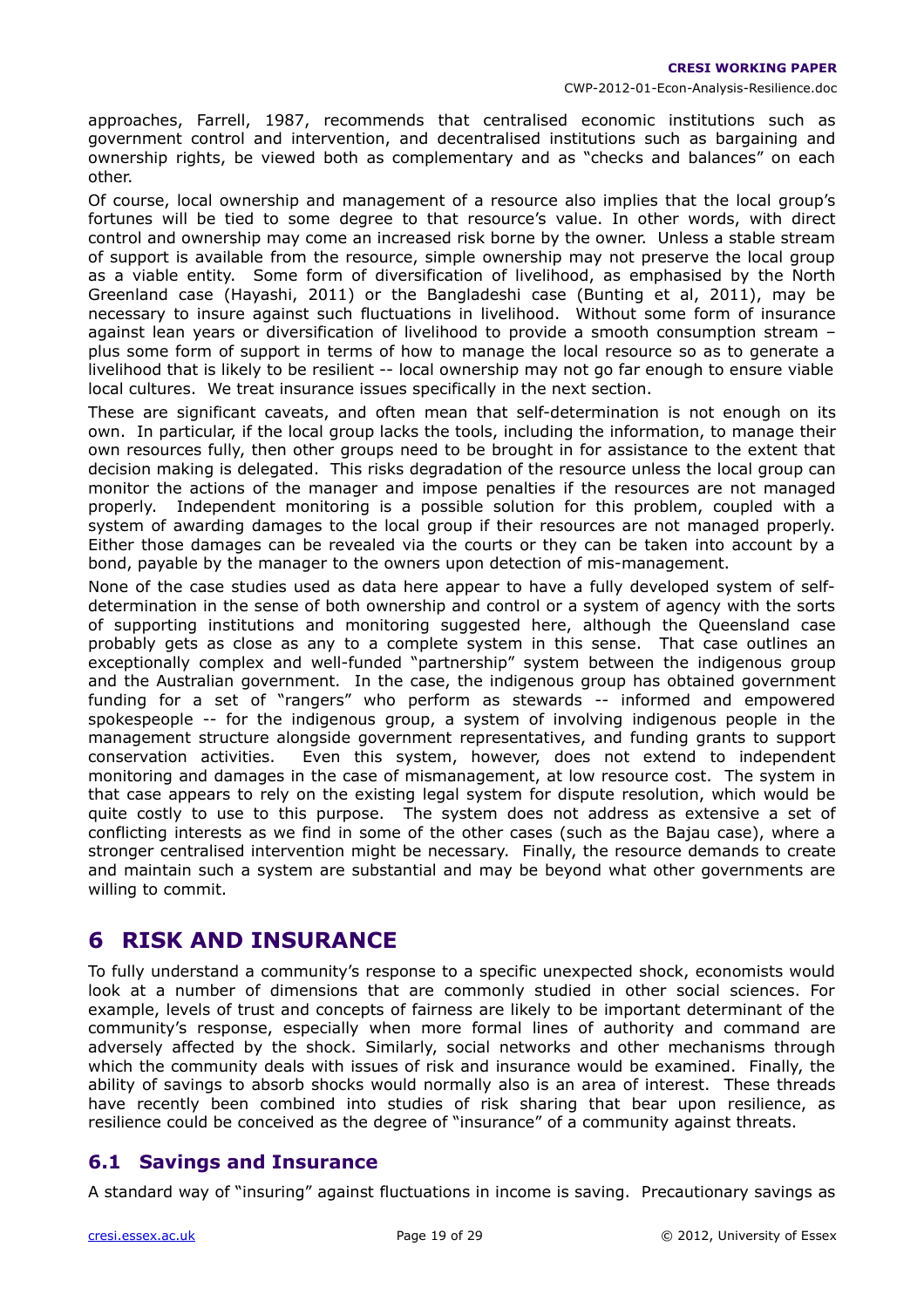a method of cushioning shocks is a standard strategy of individuals and households $^{11}$  $^{11}$  $^{11}$ . Insurance extends beyond savings, however, to a large number of methods of pooling risks via formal and informal insurance, including government-provided insurance as well as family or other social network support<sup>[12](#page-19-1)</sup>. The effectiveness and design of these as means to assist regions to recover from disasters has been investigated extensively<sup>[13](#page-19-2)</sup>. Insurance mechanisms deal with shocks by providing for savings and resources that can be transferred to areas or individuals that need them in order to facilitate recovery, but do not necessarily prevent the effect of the shock in the first place. Of course, incentives that are priced can be added to those insurance arrangements in order to induce local agents to take steps to reduce the effects of shocks or their likelihood.

It is interesting to note that certain local insurance (or, more generally "smoothing") mechanisms are present in in our data at the expense of savings as another mechanism. For example, several of the case studies such as the agri-food case study by Sedlmayer and Boehm, 2011, and the energy provision study by Accorigi, 2011 emphasise systems that are currently quite costly and so may reduce the savings that would normally be expected to serve as a means of absorbing shocks. For example, an (implicit) alternative solution to the peak oil problems, which is emphasised in some of the case studies such as Accorigi, 2011, is to continue to use oil as the cheapest current alternative, but to build up a fund to use in the future to cushion the effect of peak oil prices. Hence, "insurance" of one type is bought by sacrificing "insurance" of another type.

Indeed, one could think of both of these studies as emphasising the importance of diversification of sourcing (of food in the case of Sedlmayer and Boehm and of energy in the case of Accorigi). There is considerable emphasis on diversification of the sources of livelihoods as a means of coping with new and unpredictable challenges in the case studies. This is found in the Bunting et al (2011) case study of Bangladesh, the Greenland study of Hayashi (2011) and in the contrast between the two valleys studied in Lokgariwar (2011). In all these cases, the basic nature of the culture was rooted in a broad method of obtaining food ("hunting", generally defined in the Greenland study, "coastal aquaculture" in the Bangladesh study, and "highland farming" in the two valley Uttarakhand study), but not a particular technology, species, or crop. This allowed diversification strategies in food production so that, across time or even within a particular season, a variety of food sources could be accessed to provide a livelihood even if a particular food source became scarce or a technology became ineffective. Diversification is a general strategy that, while it often has the downside of not allowing full exploitation of any single resource -- which may result in higher costs and so reduced savings -- allows for smoothing of the flow of consumption or income. In this sense, diversification is like self-insurance for a community albeit at the cost of fewer specialisation economies.

The issue of the cost of achieving resilience runs through this project. As a result, while we have discussed some of the governance, social networks, and insurance mechanisms that underlie resilience to a variety of shocks, we cannot assume that greater resilience is always desirable. Consider the example of unexpectedly heavy snowfall in England. The authors' own experience in recent years is that the UK and its economy are not very resilient to this type of shock….but what should be done about it? Is it worth investing more in snow removal equipment to deal with what remains a rare occurrence? One reason why snow is very disruptive is that many workers travel significant distances to work. So, in the name of increased resilience, should we move to a society based on small self-sufficient communities? Clearly, such a drastic change involves significant costs even in the longer term and would not be feasible in the short or medium run. Because of this "cost side" of resilience, one should be quite careful in drawing lessons for desirable policy, transferring lessons from one country to the other, or over time. While the case studies often mention the investment needed to

<span id="page-19-0"></span> $11$  For example, see Kimball and Weil, 2009, and references therein.

<span id="page-19-1"></span> $12$  For example, see the discussion of the effectiveness of foreign aid in mitigating disasters in Bourgignon and Sundberg (2007).

<span id="page-19-2"></span><sup>&</sup>lt;sup>13</sup> There is a huge literature in this area, including papers involving crop insurance design and effectiveness (for example Sherrick et al, 2004) earthquake insurance (for example Palm, 2004), insurance from family structure, (for example, Portner, 2001), health insurance (for example Asgary et al, 2004) and financial insurance (for example, Cull et al, 2005). See references contained in these articles for other, including seminal, articles in these and other areas of insurance.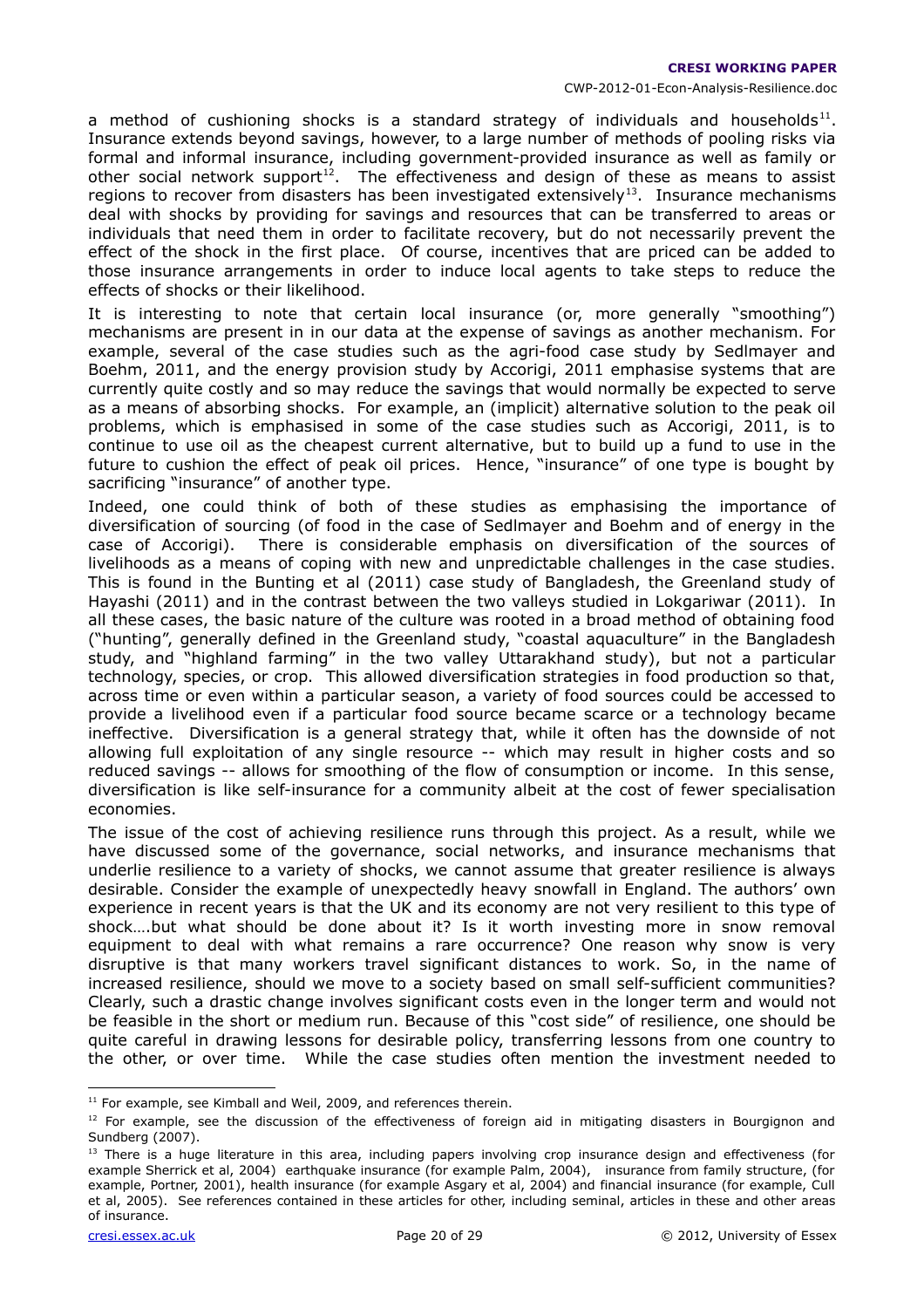achieve resilience for an ecoculture, the magnitude of this expense would need to be balanced against any benefits derived from resilience in order to judge accurately whether such a resilience policy would be socially desirable to pursue when weighed against other potential investments.

Stabilizing mechanisms or "insurance mechanisms" have been the subject of a great deal of economic research on both developed and developing economies. The mechanisms that have been catalogued in the literature are large, involving intertemporal mechanisms that even a single individual or family can practice (such as pecuniary or non-pecuniary savings, including storing food across seasons), diversifying crops held within a single family or across a community<sup>[14](#page-20-0)</sup>, purchases or sale of assets (like livestock or land)<sup>[15](#page-20-1)</sup>, borrowing/lending<sup>[16](#page-20-2)</sup>, gifts/transfers from networks<sup>[17](#page-20-3)</sup>, pulling children out of school or increasing family size, diversifying earning stream to both agricultural and non-agricultural sources (including migrant income, for example)<sup>[18](#page-20-4)</sup>. Many of these mechanisms are difficult to separate out into distinct groups. For example, Banerjee and DuFlo, 2007, note that since savings cannot be held in bank accounts or other secure facilities for many of the world's population, lending is the natural way to "save". In addition, such lending serves to smooth consumption of others and so helps to provide some kind of insurance to them. Second, while some of these institutions, such as diversifying income streams outside of agriculture, have insurance implications, they also serve to use the individual's time efficiently and fully throughout the year. Finally, intermediaries sometimes play a role in these arrangements, such as lending and borrowing arrangements, but the nature of the intermediation and at what scale the intermediation begins and bilateral or small multilateral arrangements end is somewhat fuzzy.

We see a wide variety of insurance institutions represented in the case studies in this project. For example, we see food source diversification strategies in Sedlmayer and Boehm, 2011; energy source diversification strategies in Accorigi, 2011; changes in cropping pattern or crop mix as well as shifts among pastoral, agricultural activities, and other sources of livelihood such as remittances or participation in the tourism industry in Lokgariwar, 2011; adopting flexible and diversified methods and aims of hunting activities in Hayashi, 2011; credit and catch networks, sharing of boats and other tools, as well as reciprocal gift exchange within clusters and trading alliances with other land-based communities in Clifton, 2011.

Whatever the mechanism, insurance against income fluctuations appears to be provided to a surprising level in many communities, including our data. Indeed, it has been observed that, despite wide fluctuations in income, consumption in developing countries remains comparatively stable. While Banerjee and Duflo (2007) comment, based on empirical and observational studies using a wide variety of countries, that insurance arrangements appear to be neither complete nor efficient, despite the welfare benefits that this could generate, Townsend's (1994) work suggests that almost full global insurance against certain types of shock may be obtained at the village level. Hence, we may not be "far away" from the optimum even if we are not fully there. We investigate to what extent recent work indicates that this is the case, below.

Much of the earlier formal insurance literature focused on a model of interactions among potentially insured individuals that was more appropriate for developed economies. In such a model, (generally homogeneous) individuals can fully insure against a wide variety of risks by writing complete contingent contracts<sup>[19](#page-20-5)</sup>. This type of model implicitly assumes a degree of development in institutions such as markets and their legal framework as well as the presence of intermediaries to facilitate contracting among all parties to the insurance "pool" that may not be directly applicable to any of the cases underlying this study. Another stream in this literature has focused on imperfect information flows, such as less information about relevant risks held by the insurer than by the insured, and heterogeneous individuals. This stream has examined characteristics of insurance contracts that would allow insurers to reduce risk

<span id="page-20-5"></span><sup>19</sup> See Arrow (1971).

<span id="page-20-0"></span><sup>&</sup>lt;sup>14</sup> For example, see Walker, Singh and Jodha (1983).

<span id="page-20-1"></span><sup>&</sup>lt;sup>15</sup> For example, see Rosenzweig and Wolpin (1993)

<span id="page-20-2"></span><sup>&</sup>lt;sup>16</sup> For example, see Jodha (1978), Bell, Srinivasan and Udry (1997), and Kochar (1997)

<span id="page-20-3"></span> $17$  For example, see Rosenzweig and Stark (1989) and Rosenzweig (1988)

<span id="page-20-4"></span> $18$  For example, see Banerjee and DuFlo (2007) and references therein.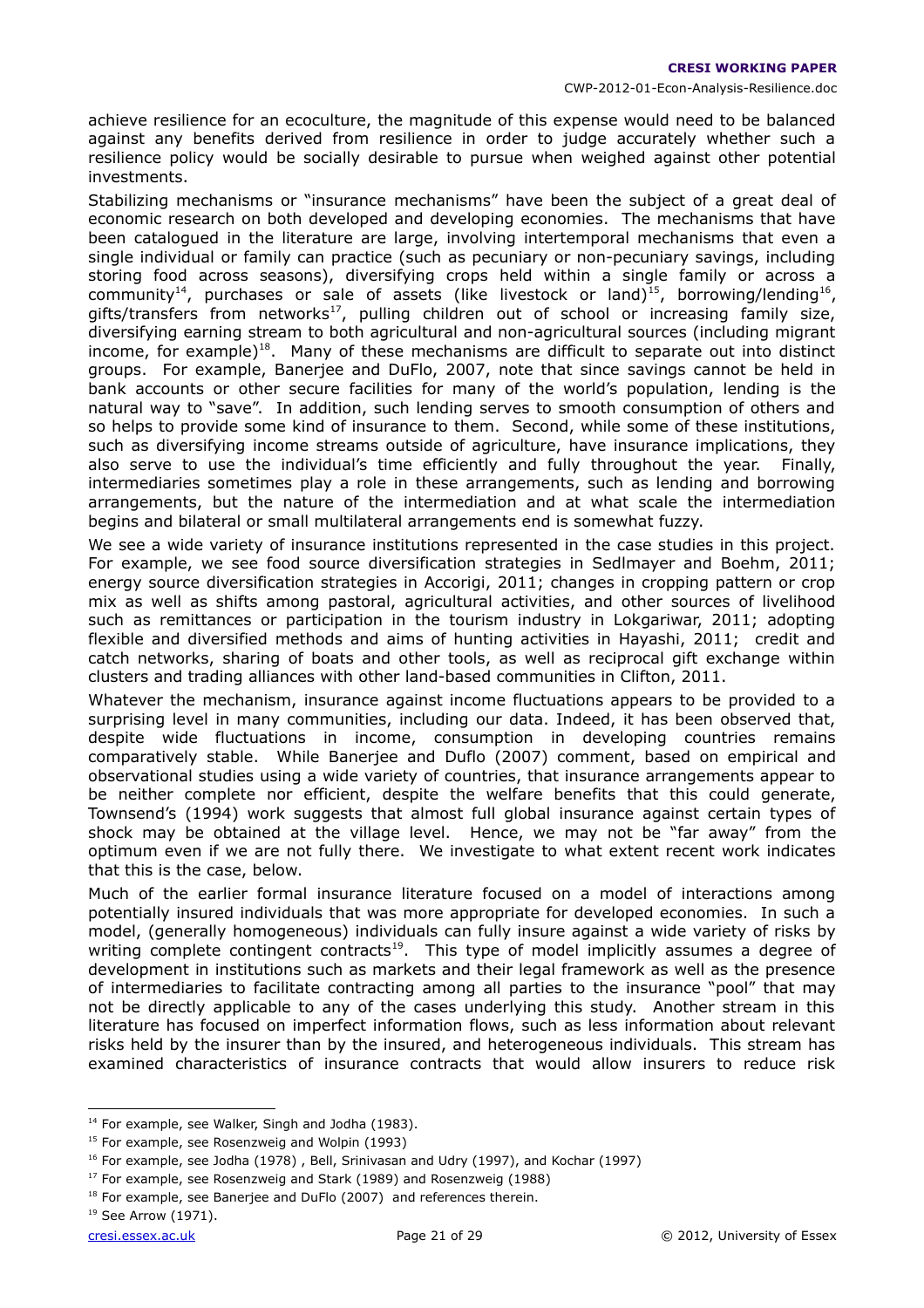exposure<sup>[20](#page-21-0)</sup>.

While these models provide insights into actual insurance arrangements in both developed and developing countries, they do not fully capture the structure of many informal insurance markets which dominate the case studies in this project. In particular, the assumption underlying these models that all agents in a community potentially participate on an even footing in insurance arrangements does not square with observation. Indeed, we have three insurance questions that we can pose for the case studies: one is the descriptive question of how the informal insurance arrangements actually work, second is the question of why and how such arrangements might arise as equilibrium phenomena, and third is how good these arrangements are: whether they can be improved for their participants by (imposing) some other type of design.

In a homogeneous population model of the type described above, Genicot and Ray, 2003, note that the larger the group the higher the per capita utility from risk sharing so that one would expect that efficient insurance arrangements should be observed at the level of the community as a whole. However, they comment that this is at direct odds with the observation that most insurance arrangements in communities (of the type in our case studies) are not at a community level. Indeed, the small or even bilateral nature of many informal insurance arrangements has been noted by a wide variety of authors<sup>[21](#page-21-1)</sup> with specific arrangements covering the gamut we have outlined above.

Murgai *et al*, 2002, propose that such balkanisation may be due to the transaction costs incurred when setting up an insurance network. These include "assignment costs", which are the time or other costs of establishing a link between individuals for the purposes of insurance and "enforcement costs", which are the time or other costs of making the insurance contract "pay" in the case of a negative shock. Indeed, the fact that many studies find that informal insurance networks generally contain individuals who could be linked for other natural reasons (for example, family members, village members, members of the same caste or occupational group, members of the same gender, or other subgroups) suggests that these costs are indeed important to determining who jointly insures, especially among populations with few resources. One could imagine that, to the extent that these costs are barriers to the formation of larger networks, management of these costs could lead to the formation of larger groups that could then rely on larger resource pools and survive larger or more wide-spread shocks. The standard way of managing this sort of cost is the establishment of intermediaries.

Several recent papers using the techniques of social network theory have investigated the theoretical characteristics of insurance networks that are composed of subgroups rather than a single, perhaps undifferentiated, group. These papers address the question of whether we can expect "chunky" insurance arrangements to arise in an organic sense and remain stable. Genicot and Ray, 2003, note that there can be theoretical – strategic -- reasons for mutual insurance groups to remain small quite apart from Murgai *et al*'s 2002 transaction cost reasons. Genicot and Ray investigate insurance arrangements that are required to be stable to "defections" by groups of insured individuals who may depart to form their own mutual insurance arrangements. Their standards generate the sort of chunky market we observe. More interestingly, however, Genicot and Ray, 2003, note that in their model and many other models of insurance (even those focusing on insurance that is stable in the face of individual defections), the configuration of these insurance arrangements is very sensitive to the precise parameters of the model. Investigating this within their framework, they find the surprising result that an increase in the need for insurance (such as an increase in the natural disasters suffered by the community) can have the perverse effect of reducing the insurance provision since the stable group size can easily change. This change in size requires existing arrangements to break down and new arrangements to form, which clearly would generally imply poor insurance coverage for a transition period and – perhaps – no improvement in coverage afterwards if stable group size falls. This cautionary note does not, it should be emphasized, require a change in the nature of the insurance risk that the group faces. The implied fragility of the arrangements suggests a heightened need to intervene in the face of

<span id="page-21-0"></span><sup>&</sup>lt;sup>20</sup> See Rothschild and Stiglitz (1970).

<span id="page-21-1"></span> $21$  See, in addition to Udry (1994), Genicot and Ray (2003), Murgai et al (2002), Park (2006), Fafchamps and Lund (2003), and references within these works. The papers in this area cover many different types of community, from Pakistani (Murgai) to Bangladesh (Park) to the Philippines (Fafchamps and Lund) and many others, reviewed in Banerjee and DuFlo's discussion.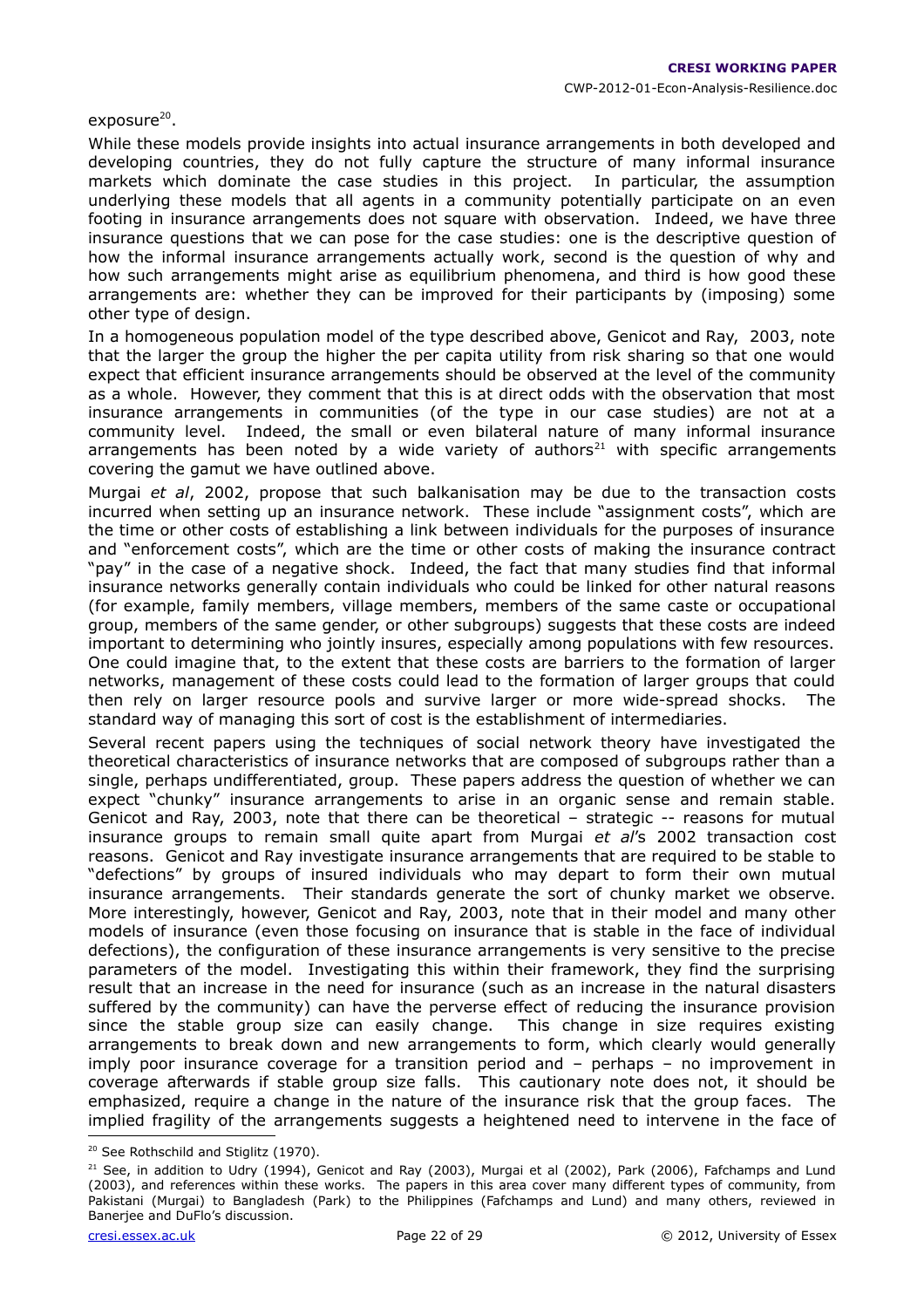changing external threats, since indigenous arrangements may not carry over well to the new circumstances.

Bloch *et al*, 2008, also attempt a more institution-based approach by specifying exogenously to their model that only bilateral insurance links can form. Further, and probably realistically, individuals are not even aware of the entire network of links that cover their community: they only are concerned with their own "local" insurance arrangement. The authors search for insurance institutions that satisfy criteria set out in the model of stability (longevity), and a consumption norm for the insured pairs. The arrangements must be self-enforcing so that no external authority is present to impose arrangements; rather, the insurance institutions that arise must do so "organically". They find that either very thickly or very thinly connected networks satisfy their requirements, suggesting that networks of the type that is observed (small networks that are not well integrated into the whole) satisfy their criteria in a theoretically consistent sense. The intuition for their result is that the network's longevity relies upon ostracism as a sanction – in other words, the threat for not fulfilling insurance commitments is exclusion from the group. Thinly connected groups can ostracise easily, as the person who is excluded is poorly connected in the first place so that relatively few complaints will serve to exclude the individual completely from their network. Thickly connected groups also ostracise easily, as word travels very fast and very far. Hence, the enforcement power is high in either of these networks and this lends each of these designs staying power. Note that this enforcement regime, if it ever came into use (which it will not as long as the network remains in its stable state), would result in individuals who are excluded from any insurance arrangement. Banerjee and Duflo, 2007, note the existence of such excluded individuals in their comprehensive survey. Indeed, even in the recent discussions in the UK of changes in the NHS, the argument for centralised insurance provision has traditionally been to ensure that excluded individuals receive cover. Local insurance arrangements, while they do not generate exclusion in equilibrium in such models, can generate exclusion off the equilibrium path<sup>[22](#page-22-0)</sup>.

These theoretical papers add to the list of "why" local insurance arrangements might arise by showing that stability concerns generate "chunky" insurance networks that arise organically. These can be added to the transaction cost reasons, proposed above. The papers cited so far do not argue, however, that this sort of arrangement is optimal in a wider sense. For example, the earlier models that assume more connectedness among individuals implicitly assume some form of (trusted) intermediary that achieves this connectedness at low cost. We could very well be better off with intermediaries that can reach a large number of individuals rather than bilateral agreements among neighbours, particularly if the threats to the community are broad-based rather than local.

The difficulty is that the intermediaries that we observe often are extortionate (as in the case of local money lenders, discussed in Banerjee and DuFlo, 2007) or otherwise are not trusted. Karlan *et al*, 2009, suggest that family ties form a natural "collateral" that facilitates transactions in networks and, further, the level of connectedness among individuals, which generates this trust, will determine the value of transactions that the network supports where family ties generate especially valuable links for insurance purposes. Indeed, we see this reflected in the Clifton, 2011, case study in this project, where family groups based on "trust and obligation" form the basis of the insurance provided to the society's members, although this study also indicates that the local gift exchange system has existed side-by-side with wider trading relationships at some points in history. Ambrus *et al*, 2010, propose village elders as natural intermediaries for their own analysis and could perhaps be thought of as a good place to start in developing more complete insurance systems.

It is not clear how much intermediation is necessary, however, to achieve something very close to full insurance for certain types of threats. Ambrus *et al*, 2010, pose the question of whether local arrangements can, in aggregate, supply good global risk-sharing where threats are in the form of idiosyncratic income shocks. Note that this implies that resource constraints are not an issue in their paper so that the advantage of large insurance networks of pooling large amounts of resources is not present.

While Ambrus *et al*, 2010, find that full insurance requires that all agents be connected in a

<span id="page-22-0"></span> $22$  Related to this, Bramoullie and Kranton (2007) find that cross-community risk sharing can increase welfare for those connected across villages (and in the aggregate), but tends to reduce the connectedness within villages. This can reduce the welfare of peripheral individuals, so that the welfare gains are by no means evenly spread.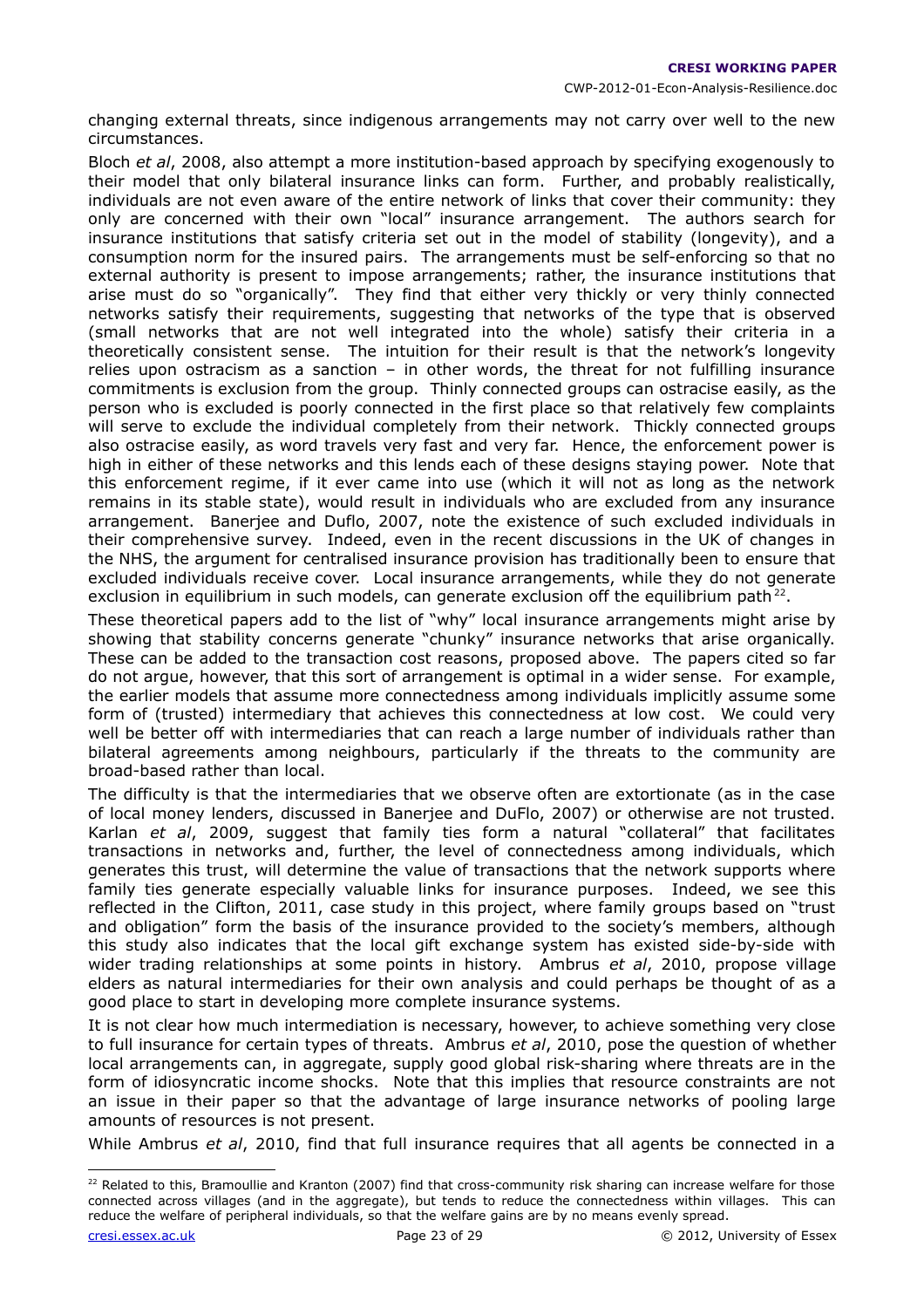particular and extensive way which is not observed in many settings, a relatively loosely connected network can generate "almost" full insurance<sup>[23](#page-23-0)</sup>, although the effectiveness of insurance provision improves dramatically as connectedness increases even modestly from very low levels. This implies that for the type of threat considered, a local system can perform as well as the sort of global system that we could achieve with, for example, effective and trusted intermediaries who serve to connect all agents in a very tight way. Further, they find that insurance organizes endogenously in a chunky way, with little risk sharing across chunks, but full risk sharing within chunks<sup>[24](#page-23-1)</sup>. In such a chunky set-up, shocks propagate much more locally than at a distance in the network. Further, the local nature of risk sharing can lead to poor insurance for larger or more global shocks. Hence, the real problem comes when shocks are broadly-based or extremely large (so that an entire group's consumption could be inadequate). In such cases, we find the informal arrangements lacking.

Wrapping up this section, insurance is important to a "resilience toolbox" because resilience could be conceptualised as the degree of insurance provided for a community. The literature combined with evidence from the cases suggests several areas where insurance may be lacking. First, some insurance arrangements may be quite sensitive to changes in the risk environment, perhaps failing to perform precisely when the nature or size of shocks changes. This could indicate a fragility that would require specific intervention to address. Second, the types of informal arrangement that we observe perform surprisingly well to insure residents against shocks that are relatively small, idiosyncratic, and local but do not fare well against larger or more widespread shocks or those shocks requiring a large infusion of resources. Again, some form of intervention may be indicated in this case. Third, exclusion may result from informal local mechanisms to the extent that they rely on exclusion as an enforcement mechanism. To the extent that intermediaries can result in wider or better functioning of insurance, either by connecting local residents better into a larger network or facilitating transfers at low cost, trusted intermediaries are at a premium. Village elders or other individuals who command a high level of trust or have some form of social collateral that could be at stake could serve well to organise insurance provision. Finally, small increases in connectedness in relatively unconnected societies can have disproportionate gains in terms of insurance. Further increases after moderate connectedness is achieved have much more modest effects.

# **7 CREATING AN INDEX OF RESILIENCE**

Any empirical analysis of resilience using the statistical techniques commonly accessed by economists requires a sufficient number of observations. These observations can come from available data sets or can be constructed from a large enough number of case studies. The preferred method is then to statistically correlate (and, if possible, identify a causal link) factors that favour or hamper resilience (right hand side variables) and measures of resilience (left hand side variables). This is why there are a number of studies of economic resilience to earthquakes (see Bruneau *et al*, 2003): such events are quite frequent and their effects are fairly well reported. For example, Bruneau et al propose a comprehensive framework that specifies four dimensions of community resilience: technical, organisational, social, and economic, which all find potential data sources for each of these in the earthquake example. The measure of resilience constructed in such a study can potentially be multi-dimensional, including reduced probability of failure of a system, reduced consequences of failures (should they occur) and reduced time to recover from failure. Which of these aspects of resilience

<span id="page-23-0"></span><sup>&</sup>lt;sup>23</sup> Their results differ starkly depending on whether the risk sharing occurs in a network that is "planar" or "linear". The linear network has poor risk sharing properties, while the plane does rather well assuming equally strong connections. (In other words, if my husband and I are connected to our parents on both sides we do much worse in terms of insurance than if we are also connected to two other independent households and are connected with equally strong bonds as to our parents.) Ambrus et al note that the plane can be thought of as corresponding to communities where households have social connections locally and in multiple directions. In a line, individuals would have contact with immediate neighbours but no one else. The plane, they argue, fits their data and may be closer to reality for many "village type" situations.

<span id="page-23-1"></span><sup>&</sup>lt;sup>24</sup>Essentially, each chunk has members who share the same consumption, but increasing chunk size trades off this sharing against placing the new member at the same consumption level as the rest. It may be better to place this new member in a different group which shares the same level of consumption, but not the same level as the first chunk. Chunk size grows with the capacity of the links.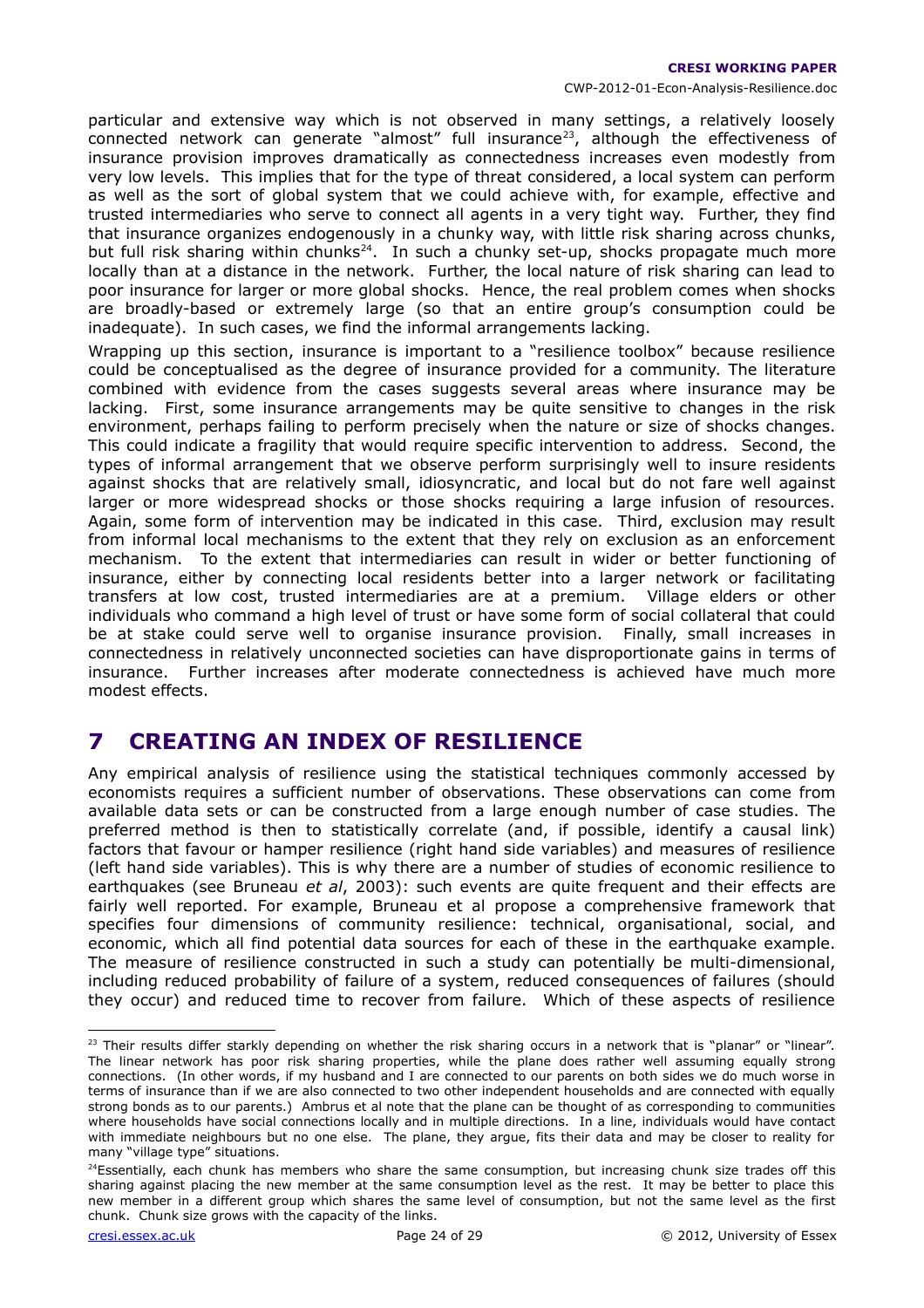#### receives most weight will partly depend on the objectives of the researcher or policymakers.

The case studies underlying this project suggest that a similar methodology could be used to build a composite index of "resilience capacity" adapted to eco-cultures, where the coefficients obtained in the statistical regression discussed above could be used to determine the relative weights of various factors included in the index. Based on the sort of information that is present in the case studies that could be formalised into input data, we could propose an index of resilience as a function (for simplicity, a linear function) of a set of variables that would include qualitative and quantitative measures. Based on the case studies, this could include a measure of the susceptibility of a region to threats, including contagion from other regions, a measure of resource stocks that are available for short term mitigation of the shock such as liquid savings and physical resources that can be mobilised quickly, a measure of resource stocks available in the longer term such as non-liquid saving and physical resources that are available only with delay such as alternative crops or prey, the nature of social cohesiveness or social adaptability that captures the ability of human resources to be directed towards the threat, a measure of external support available to the region, and a measure of integration of the region including in or out-migration, transport links, and linguistic integration. A measure of governance that reflects the ability to control and manage resources and human response would need to be included in the index.

As a note on this sort of equation and its relation to the four areas that Bruneau *et al*, 2003, suggest for inclusion while it is clear that organisational, social and economic issues have been incorporated into the index of the previous paragraph certain proxies, it is less clear what the role of technology is. Indeed, the underlying technology of the community enters into this equation in a number of ways. For example, the Bajau case study (Clifton, 2011) emphasises the importance of the fishing technology of the community in creating susceptibility to environmental degradation and competition: in the face of mechanised fishing by outsiders and pollution, with its consequent depletion of marine stocks, the Bajau's traditional hook and line technology is performing less and less well at providing subsistence yields. On the other hand, technology can be a resource to allow recovery, and enters into the Bajau case study as a solution, not just as a cause of environmental problems. Modern marine management techniques to counteract loss of mangrove stands, water pollution, and respond to threats commercial fishing could all have a technological as well as a regulatory dimension. One finds an echo of this sort of two-edged nature of technology in the Bunting et al (2011) Bangladesh study as well.

Armed with such a specification, data on each of the variables (which are largely qualitative) would need to be constructed for a relatively large number of cases in order to use regression techniques to estimate the weights to be given to each factor with enough reliability. Combining the case studies accessed here with other studies of resilience, then, could result in a meta-analysis that could generate a useful, well-grounded resilience index. Clearly, the current study provides a start but not an end to this process. Clearly, too, the conclusions of such a piece of work are specific to the definitions, measures, and concerns used as was indicated earlier in our discussion of quantitative implementation of the resilience concept.

# **8 CONCLUSION**

Recent work on resilience has drawn attention to the lack of clarity in the literature on the concept. This lack of clarity can be an impediment to developing policy in this area. More precisely recent work, such as Musson (2011), has underlined the importance that actors place on the opportunity cost of resilience policy when deciding whether to support it. Without a clear definition of what resilience means, this opportunity cost is extremely hard to define.

This paper has attempted a synthesis framework for analysing resilience from an economics viewpoint. Much of the literature on resilience has come from other fields, and so the frameworks developed in those areas need to be adapted somewhat to incorporate economics concerns. Specifically, we have argued that short term considerations should receive weight in resilience analysis. Structural considerations have received weight in some definitions, whereas we argue that performance considerations should trump these in economic analysis of resilience. Finally, we have argued that, in addition to specifying what performance level we must return to, an implementable definition of resilience must specify relatively precisely the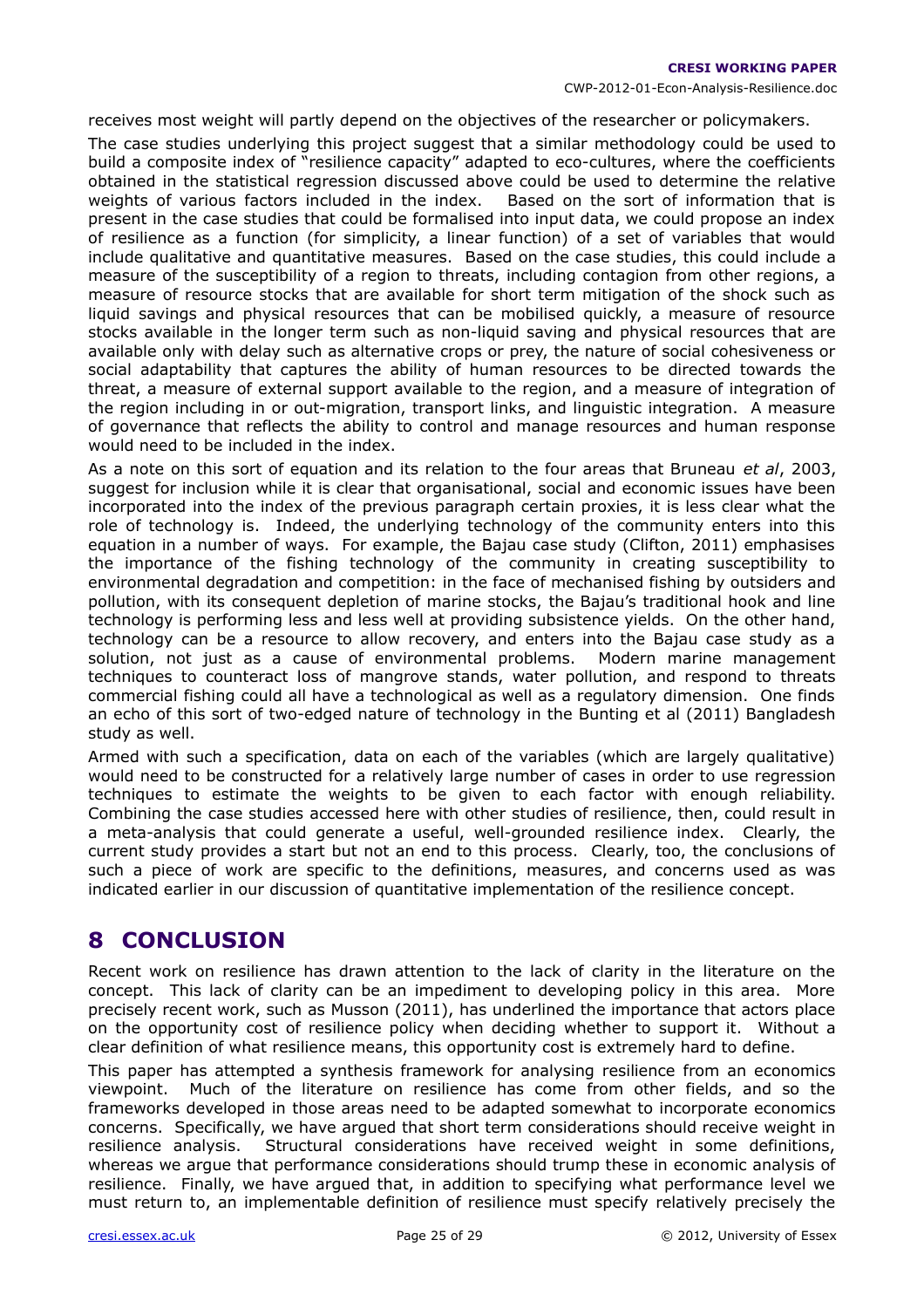source of shocks to which the society needs to be resilient and the measure of both the shock and the performance. This specification must be rather precise: observation suggests that many resilience policies are quite specific to the shock and measure used. Hence, roughly stating "we want resilience to climate change" is not generally enough to give a guide to policy or to the evaluation of opportunity cost: we would need to know which precise effects of climate change we wish to consider, including whether the change is large (a reversal of the Gulf Stream) or small (a modest increase in frequency of high winds).

Governance and insurance issues figured prominently in the case studies we reviewed. In particular, they have generally supported delegation of control and ownership of property rights to local authorities in many cases. On the other hand, they have underlined the crucial role central authorities can play in disseminating information, smoothing bargaining and negotiations processes in deciding on how resources are managed, and setting up dispute and enforcement institutions. A wide variety of insurance mechanisms seem available and accessed by local communities to generate resilience. These mechanisms can be very efficient at dealing with idiosyncratic shocks, but require additional support to deal with larger and more widespread disturbances. Further, informal methods of insurance can rely on exclusion for their effectiveness, so that the distributional characteristics of these types of insurance may not be desirable even if their efficiency characteristics are good.

Clearly, this paper only makes a start at mapping out resilience analysis. One of the challenges to actual policy makers, for example, is that the source of the shock is important to generating specific policy recommendations but is often unknown. While our general recommendations apply regardless of the source of shock, clearly in such a case specific techniques would need to be used to allow for policy to be generated despite this lack of information. Clearly, quantitative techniques apply most directly to those shocks that can be identified with more precision; however, real options analysis can be used to incorporate concerns over small probability but catastrophic events. While such quantitative and qualitative techniques exist to deal with a lot of the more difficult aspects of resilience analysis, Accorigi, 2009, exhaustively points out that all these techniques have significant drawbacks. Resilience policy is, in large part, a matter of "doing the best we can with the tools at hand" whilst waiting for better tools to emerge.

As a final note, the economic approach mapped out here certainly does not provide a policy recommendation that resilience is something we should be favouring above other social goals. Standard economic tools are available to evaluate policies that lead to resilience within a larger policy debate. Indeed, a menu of decision rules on which policy among many to accept is relatively well established, with cost-benefit analysis being a standard technique<sup>[25](#page-25-0)</sup>. The issue to be considered outside of the realm of economics is whether resilience should be given added weight beyond what it usually would receive in a cost-benefit analysis in order to give it more prominence in policy decisions. In other words, as an example, speedy recovery of a system will normally give rise to a larger stream of discounted benefits than a system without speedy recovery. Whether we should give this an even larger role by means of weighting the speed of recovery itself is an issue to be discussed in how to incorporate resilience as a concern into policy analysis. Economics itself cannot provide guidance on this matter, even though it can help to implement policy preferences once they have been defined.

# **9 REFERENCES**

- Accorigi, Andrea, K. Pluberg, S. Tatomir, F. Versace, 2009, "Trade impact Assessment Methodological Approaches: A Critical Review", *United Nationals Development Programme, Regional Bureau for Arab States, Arab Trade and Development Programme Working Paper. 22 November.*
- Accorigi, Andrea, 2011, "Energy and Climate Policy, Local Production of Renewable Energy and Resilience: A Case Study on the Ouse Valley Energy Service Company", *mimeo,* University of Essex.
- Ambrus, Attila, M. Mobius, A. Szeidl, 2010, "Consumption Risk-sharing in Social Networks" *NBER Working Paper 15719,* January.

<span id="page-25-0"></span> $25$  See Accorigi, 2009, for a summary of a variety of approaches, including but not limited to cost-benefit analysis. [cresi.essex.ac.uk](http://cresi.essex.ac.uk/) Page 26 of 29 © 2012, University of Essex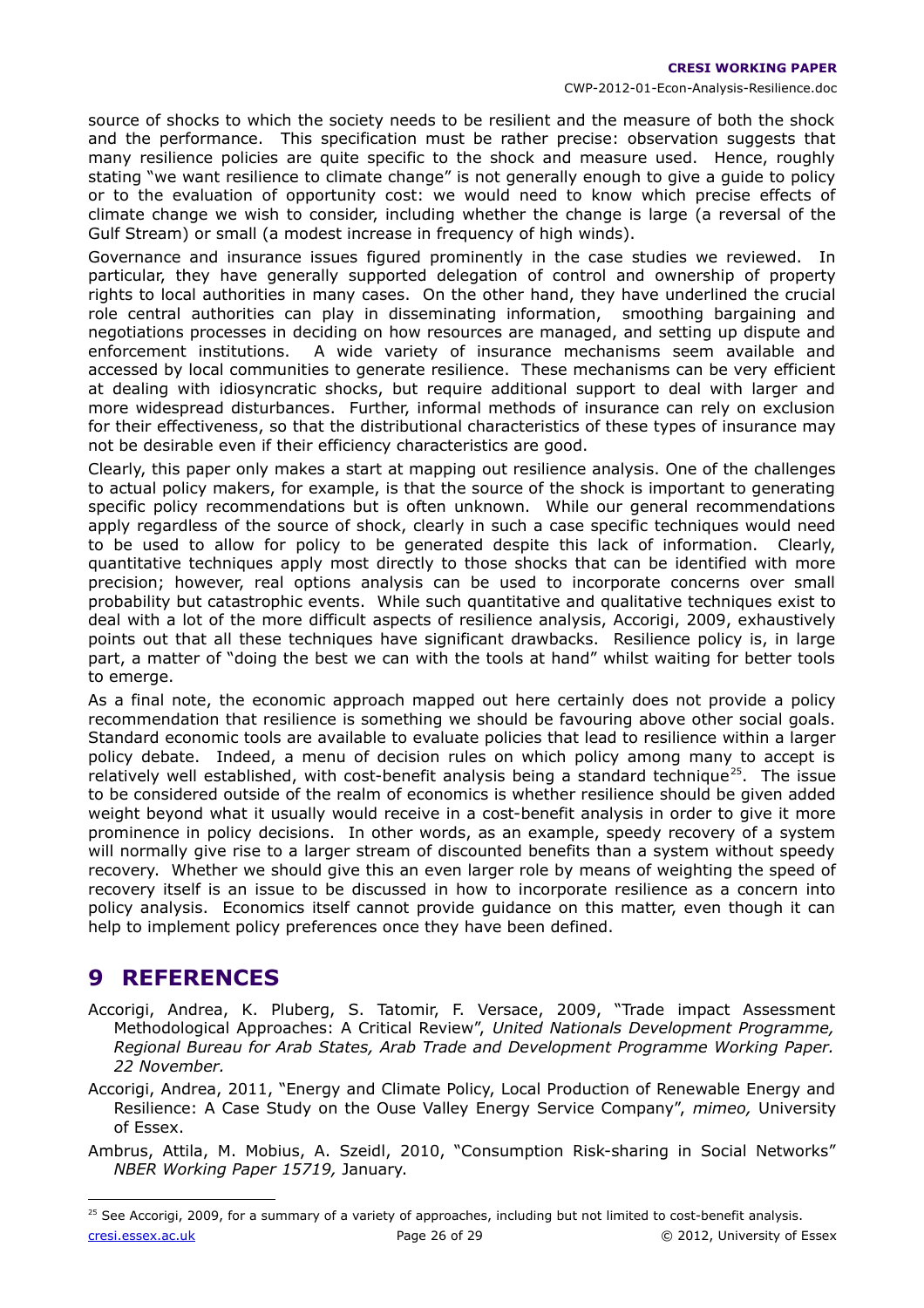Arrow, Kenneth, 1971, *Essays in the Theory of Risk Bearing.* Chicago: Markham.

- Asgary, Ali, K. Willis, A. A. Taghvaei, M. Rafeian, 2004, "Estimating Rural Households' Willingness to Pay for Health Insurance*", The European Journal of Health Economics*, 5(3), September, pp. 209-215.
- Bandyopadhay, D, 2003, "Land Reforms and Agriculture: The West Bengal Experience", *Economic and Political Weekly*, 38(9), pp. 879-884, March 1-7.
- Banerjee, Abhijit, E. Duflo, 2007, "The Economic Lives of the Poor", *Journal of Economic Perspectives,* 21(1), 141-168.
- Bell, Clive, T. Srinivasan, C. Udry, 1997, "Rationing, Spillover and Interlinking in Credit Markets: The Case of Rural Punjab", *Oxford Economic Papers* 49, 557-585.
- Blanchflower, David G. and A. Oswald, 2008, "Hypertension and Happiness Across Nations", *Journal of Health Economics,* 27, 218-233.
- Blanchflower, David G. and A. Oswald, 2011, "International Happiness", NBER Working Paper 16668, January.
- Bloch, Francis, G. Genicot, D. Ray, 2008, "Informal Insurance in Social Networks", *Journal of Economic Theory*, 143(1), 36-58.
- Bourgignon, Francois and M. Sundberg (2007) "Aid Effectiveness: Opening the Black Box", *American Economic Review,* 97(2), 316-321.
- Bramoullie, Yann, R. Kranton, 2007, "Risk Sharing Across Communities", *American Economic Review (Papers and Proceedings)*, 97(2), 70-74.
- Brigugli, Lino, G. Cordina, S. Bugeja, N. Farrugia, "Conceptualising and Measuring Economic Resilience", Working Paper, Department of Economics, University of Malta.
- Bruneau, M. et al., 2003, "A Framework to Quantitatively Assess and Enhance the Seismic Resilience of Communities", *Earthquake Spectra*, 19:4, pp. 733 – 752.
- Bunting, Stuart W., N. Kundu, N. Ahmed, 2011, "Rice-shrimp farming ecocultrues in the Sundarbans of Bangladesh and West Bengal, India", University of Essex, *mimeo.*
- Cain, Mead, 1981, "Risk and Insurance: Perspectives on Fertility and Agrarian Change in India and Bangladesh" *Population and Development Review*, 7(3), 435-474.
- Clifton, Julian, 2011, " Ecocultures: A Case Study of the Bajau in Indonesia", *mimeo,* University of Essex.
- Coase, Ronald, 1960, "The Problem of Social Cost", *Journal of Law and Economics*, 3, 1-44. October.
- Common, Mick and C. Perrings (1992) "Towards an Ecological Economics of Sustainability" *Ecological Economics* 6(1), 7-34.
- Cull, Robert, L. W. Senbet, M. Sorge, 2005, "Deposit Insurance and Financial Development", *Journal of Money, Credit and Banking* 37(1), Feb, pp. 43-82.
- Cullen-Unsworth, Leanne and M. Wallace, 2011, "Resilience and Returning to Country: Rainforest Aboriginal People of the Wet Tropics of Queensland, Australia", *mimeo,* University of Essex.
- Derissen, Sandra, M. Quaas, S. Baumgärtner, "The Relation Between Resilience and Sustainable Development of Ecologic-Economic Systems", University of Lüneberg Working Paper, 146, October.
- Fafchamps, Marcel, S. Lund (2003) "Risk-Sharing Networks in Rural Philippines", *Journal of Development Economics*, 71, 261-287.
- Farrell, Joseph, 1987, "Information and the Coase Theorem", *Journal of Economic Perspectives,* 1(2), pp. 113-129. Autumn.
- Genicot, Garance, E. Ray, 2003, "Group Formation in Risk Sharing Arrangements", *Review of Economic Studies,* 70(1), 87-113.
- Ghosh, Swati R., A. Ghosh, 2003, "Structural Vulnerabilities and Currency Crises", *IMF Staff Papers*, 50(3), pp. 481-506.
- Havrylyshyn, Oleh, 2001, "Recovery and Growth in Transition: A Decade of Evidence", *IMF Staff Papers*, 48.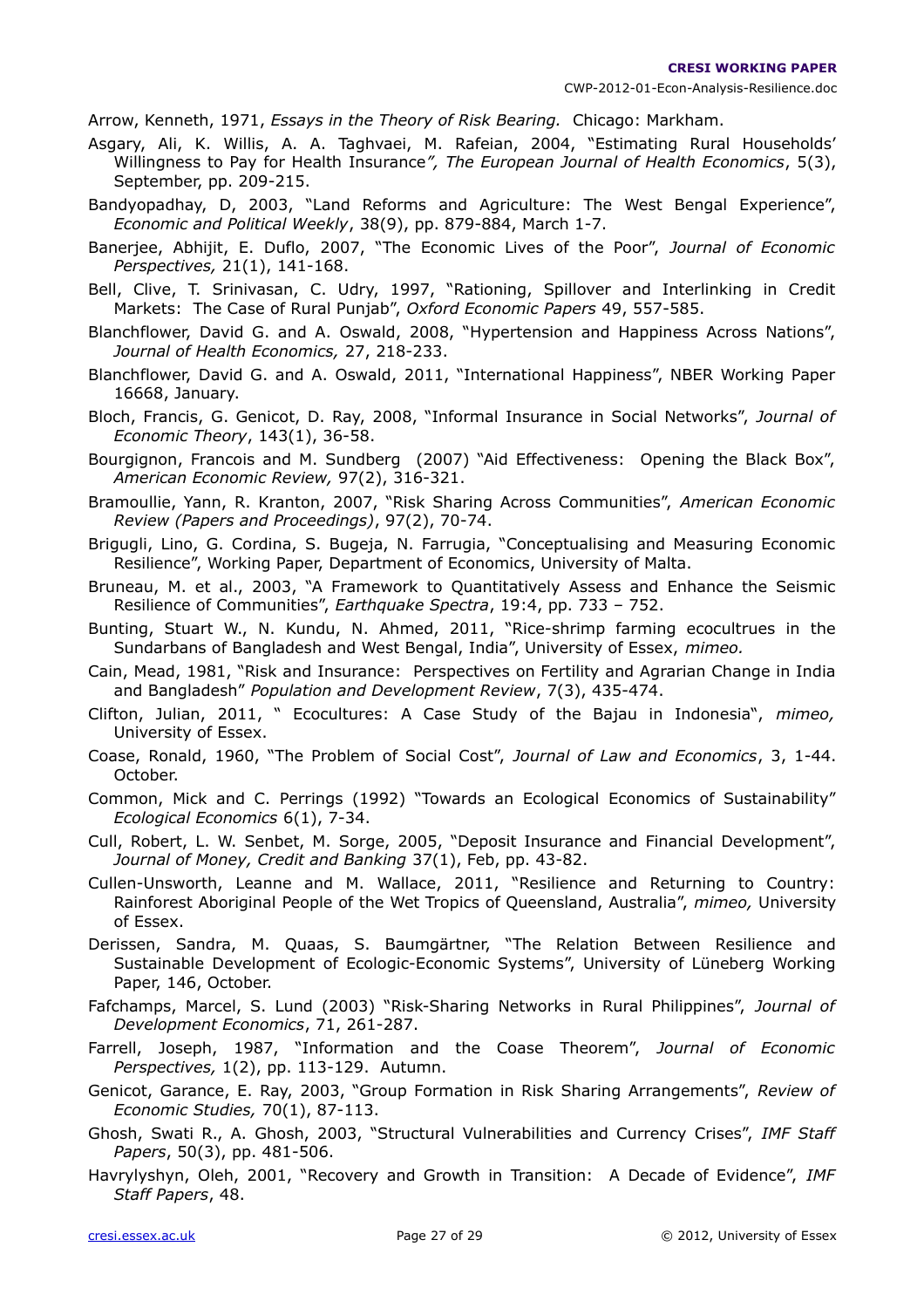- Hayashi, Naotaka, 2011, "Environmental Knowledge in Motion and the Larger Forces that Hinder Persevering Hunters from Coping with Environmental Change in North Greenland", *mimeo,* University of Essex.
- Heller, Michael, R. Eisenberg (1998) "Can Patents Deter Innovation? The Anticommons in Biomedical Research". Science 280(5364), 698-701.
- Holling, Crawford S., 1973, "Resilience and Stability of Ecological Systems", *Annual Review of Ecology and Systematics*, 4, 1-23.
- Holling, Crawford S., 1996, "Engineering Resilience vs. Ecological Resilience", in *Engineering with Ecological Constraints*, Peter C. Schultze, Ed., National Academy of Engineering, Washington, D.C.: National Academy Press.
- Jodha, N, 1978, "Role of Credit in Farmer's Adjustment Against Risk in Arid and Semi-Arid Tropical Areas of India", ICRISAT.
- Johnson, Erik, "Subjective Well-Being and Human Development", Mt. Allison University, *mimeo.*
- Karlan, Dean, M. Mobius, T. Rosenblat, A. Szeidl, 2009, "Trust and Social Collateral", *Quarterly Journal of Economics*, 1307-1361.
- Kimball, Miles, P. Weil, 2009, "Precautionary Saving and Consumption Smoothing across Time and Possibilities", *Journal of Money, Credit and Banking* 41(2/3) Mar-April, pp. 245-284.
- Kochar, Anjini, 1997, "An Empirical Investigation of Rationing Constraints in Rural Credit Markets in India", *Journal of Development Economics,* 53(2), 339-371.
- Lokgariwar, C, 2011, "Changing with the Seasons: How Himalayan Communities Cope with Climate Change", *mimeo,* University of Essex.
- Murgai, R., P. Winters, E. Sadoulet, A. de Janvry, 2002, "Localized and Incomplete Mutual Insurance", *Journal of Development Economics*, 67, 245-274.
- Mustonen, Tero , 2011, "Ice Fishing Cultures of North Karelia, Finland the Case of Puruvesi Winter Seining", *mimeo,* University of Essex.
- Mustonen, Tero, V. Shadrin, K. Mustonen, V. Vasiliev, 2011, "'Songs of the Kolyma Tundra' Co-Production and Perpetuation of Knowledge Concerning Ecology and Weather in the Indigenous Communities of Nizhnikolyma, Republic of Sakha (Yakutia), Russian Federation", *mimeo,* University of Essex.
- Pallage, Stéphane, M. Robe and C. Bérubé, 2006, "The Potential of Foreign Aid as Insurance", *IMF Staff Papers,* 53(3), pp. 453-475.
- Palm, Risa, 1995, "The Roepke Lecture in Economic Geography Catastrophic Earthquake Insurance: Patterns of Adoption" *Economic Geography*, 71(2), April, pp. 119-131.
- Park, Cheolsung, 2006, "Risk Pooling between Households and Risk-Coping Measures in Developing Countries: Evidence from Rural Bangladesh", *Economic Development and Cultural Change,* 54(2), 423-457.
- Perman, Roger, Y. Ma, M. Common, D. Maddison, J. McGilvray, 2003, *Natural Resource and Environmental Economics* (*Third Edition),* Harlow: Pearson Education (Addison-Wesley Longman).
- Perrings, Charles, 1998, "Resilience in the Dynamics of Economy-Environment Systems", *Environmental and Resource Economics,* 11(3-4), 503-520.
- Perrings, Charles, 2006, "Resilience and Sustainable Development", *Environment and Development Economics,* 11, 417-427.
- Portner, Claus Chr., 2001, "Children as Insurance", *Journal of Population Economics*, 149(1), May, pp. 119-136.
- Pretty, Jules, 2011, "Interdisciplinary Progress in Approaches to Address Social-Ecological and EcoCultural Systems", *mimeo,* University of Essex.
- Rose, Adam, 2004, "Defining and Measuring Economic Resilience", *Disaster Prevention and Management*, 13:4, pp. 307 – 314.
- Rose, Adam. and Liao, S-Y, 2005, "Modeling Regional Economic Resilience to Disasters: A Computable General Equilibrium Analysis of Water Service Disruption", *Journal of Regional Science*, 45:1, pp. 75 – 112.
- Rosenzweig, Mark, 1988, "Risk, Implicit Contracts and the Family in Rural Areas of Low-Income